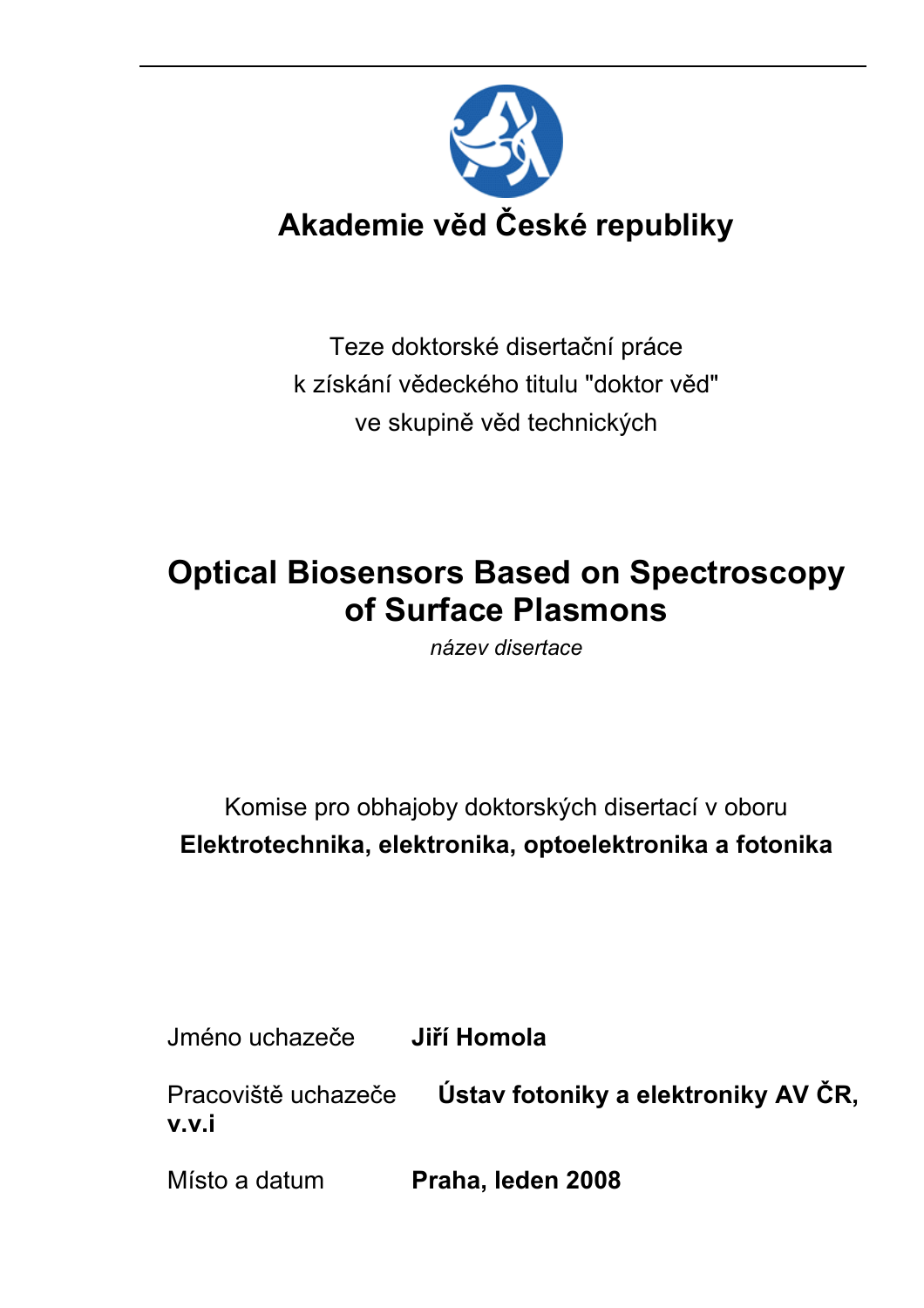#### Resumé

Poslední desetiletí bylo svědkem mohutného rozmachu bádání na rozhraní vědních oborů. Jedním z příkladů tohoto trendu jsou optické biosenzory, které jsou rozvíjeny interdisciplinární spoluprací fotoniky, elektroniky, chemie a biologie.

Předkládaná disertační práce je zaměřená na oblast optických biosenzorů založených na rezonanci povrchových plasmonů (surface plasmon resonance – SPR) a představuje vybrané výsledky autorova výzkumu v této oblasti publikované v posledních dvanácti letech. Práce je tematicky zaměřena na výzkum a vývoj SPR biosenzorů pro detekci chemických a biologických látek a soustřeďuje se především na metodu SPR, teorii SPR senzorů, nové optické platformy pro SPR biosenzory a využití SPR biosenzorů pro detekční aplikace v oblastech analýzy potravin, lékařské diagnostiky a monitorování životního prostředí.

Hlavní autorovy příspěvky k rozvoji SPR metody a teorie SPR senzorů diskutované v rámci disertační práce jsou následující: příspěvek do teorie SPR senzorů propojující funkční charakteristiky SPR senzorů s jejich konstrukčními parametry, multikanálové SPR senzory založené na multiplexování v oboru vlnových délek pro vývoj kompaktních multikanálových SPR senzorů se spektrální modulací, multi-plasmonová spektroskopie pro informačně bohaté SPR senzory, metoda spektroskopie povrchových plasmonů založená na optické excitaci povrchových plasmonů a spektrálním rozkladu světla na stejném optickém elementu a spektroskopie povrchových plasmonů s dalekým dosahem pro SPR senzory s vysokou citlivostí. Disertační práce rovněž přináší výsledky výzkumu a vývoje nových optických platforem pro SPR senzory, především SPR senzor založený na jedno-módovém optickém vlákně, který dnes představuje nejvyšší stupeň miniaturizace SPR senzorů, SPR senzor založený na integrovaně-optickém vlnovodu a SPR senzory s vysokým počtem měřících kanálů (>100) pro vysoce paralelizované studium molekulárních interakcí. Pozornost je zároveň věnována propojení těchto originálních optických platforem s vhodnými molekulárními receptory a metodami pro imobilizaci molekulárních receptorů na površích SPR senzorů. V této oblasti se kromě tradičních imobilizačních metod uplatňují i originální metody vyvinuté pro specifické typy SPR senzorů, jako jsou například senzory s multiplexováním v oboru vlnových délek a se spojitě navazujícími detekčními oblastmi. Uplatnění SPR biosenzorů pro detekci chemických a biologických látek je ilustrováno na příkladech SPR biosenzorů pro detekci protilátek a hormonů pro lékařskou diagnostiku, biosenzorů pro detekci patogenů a toxinů pro analýzu potravin a biosenzorů pro detekci chemických látek narušujících činnost žláz s vnitřní sekrecí pro monitorování znečištění životního prostředí.

Výsledky výzkumu optických biosenzorů s povrchovými plasmony prezentované v této disertační práci ukazují nejen obrovský potenciál optických biosenzorů, ale i vysokou společenskou aktuálnost tohoto výzkumu. Lze proto očekávat, že výzkum SPR biosenzorů se bude nadále dynamicky rozvíjet a přispěje k rozvoji dalších oborů jako jsou genomika, proteomika, lékařská diagnostika, monitorování životního prostředí a kontrola kvality potravin.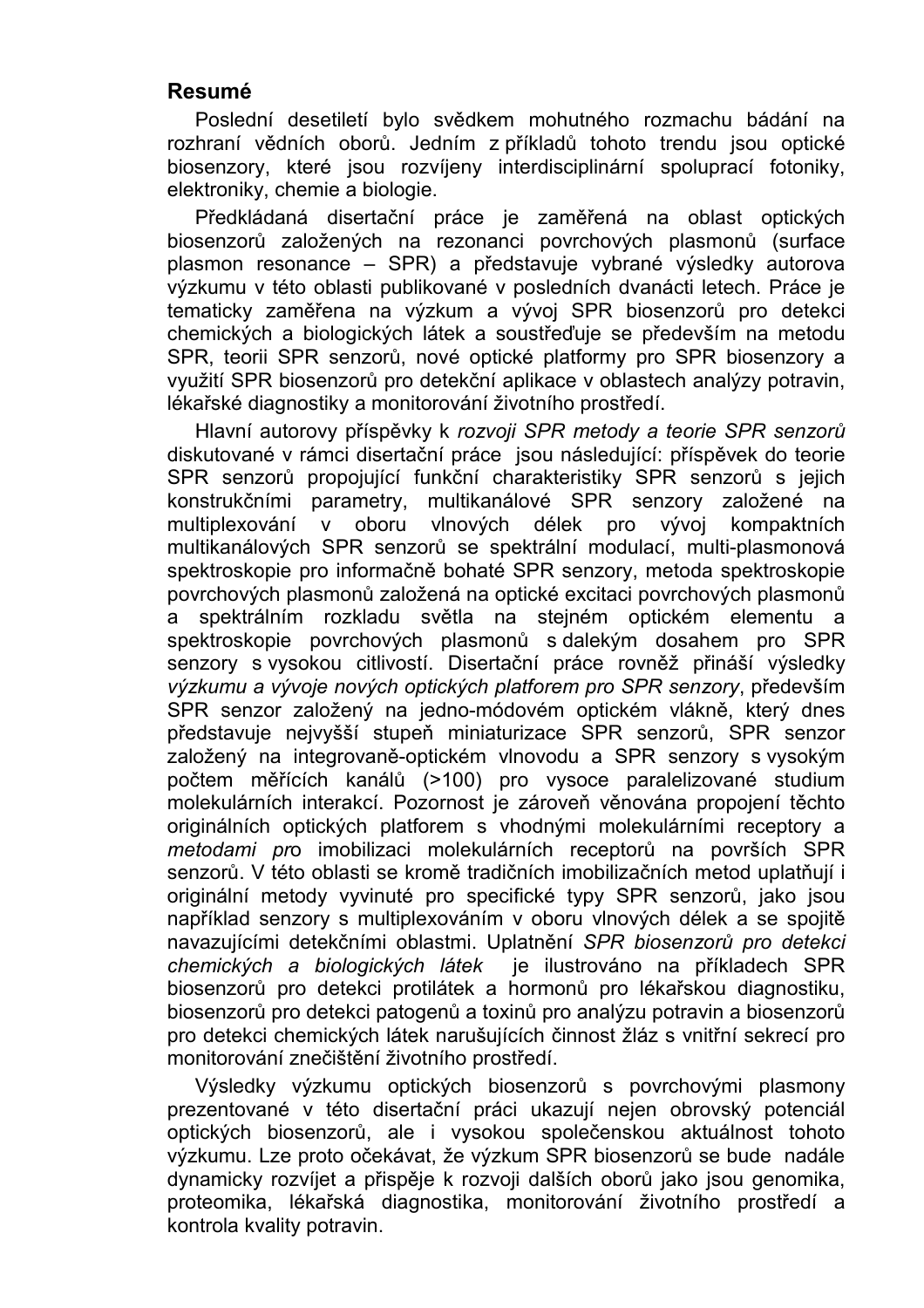# Table of Contents

| 1. Introduction                                                         | 4  |
|-------------------------------------------------------------------------|----|
| 2. Fundamentals of surface plasmon resonance (SPR) sensors              | 5  |
| 3. Present state of the art                                             | 6  |
| 3.1. Optical platforms for SPR sensors                                  | 6  |
| 3.2. Biorecognition elements and their immobilization                   | 9  |
| 3.3. Applications of SPR affinity biosensors                            | 9  |
| 4. Scope of the Thesis                                                  | 10 |
| 5. Surface plasmon resonance method                                     | 10 |
| 5.1. Theory of SPR sensors                                              | 10 |
| 5.2. Multichannel SPR sensors based on wavelength division multiplexing | 12 |
| 5.3. Multi-surface-plasmon spectroscopy for information-rich biosensing | 13 |
| 5.4. Long-range surface plasmons for high-performance SPR sensors       | 14 |
| 5.5. SPRCD approach to spectroscopy of surface plasmons                 | 15 |
| 6. Optical platforms for SPR sensors                                    | 15 |
| 6.1. Fiber optic SPR sensors                                            | 15 |
| 6.2. Integrated-optical SPR sensors                                     | 16 |
| 6.3. SPR sensors for high-throughput screening                          | 17 |
| 7. SPR biosensors for specific applications                             | 18 |
| 7.1. Immobilization methods for SPR biosensors                          | 18 |
| 7.2. Detection of foodborne pathogens and toxins                        | 19 |
| 7.3. Detection of diagnostic markers                                    | 20 |
| 7.4. Detection of nucleic acids                                         | 21 |
| 7.5. Detection of endocrine disrupting compounds                        | 22 |
| 8. Summary                                                              | 23 |
| 9. Conclusions                                                          | 24 |
| 10. References                                                          | 25 |
| List of publications constituting the Thesis                            | 29 |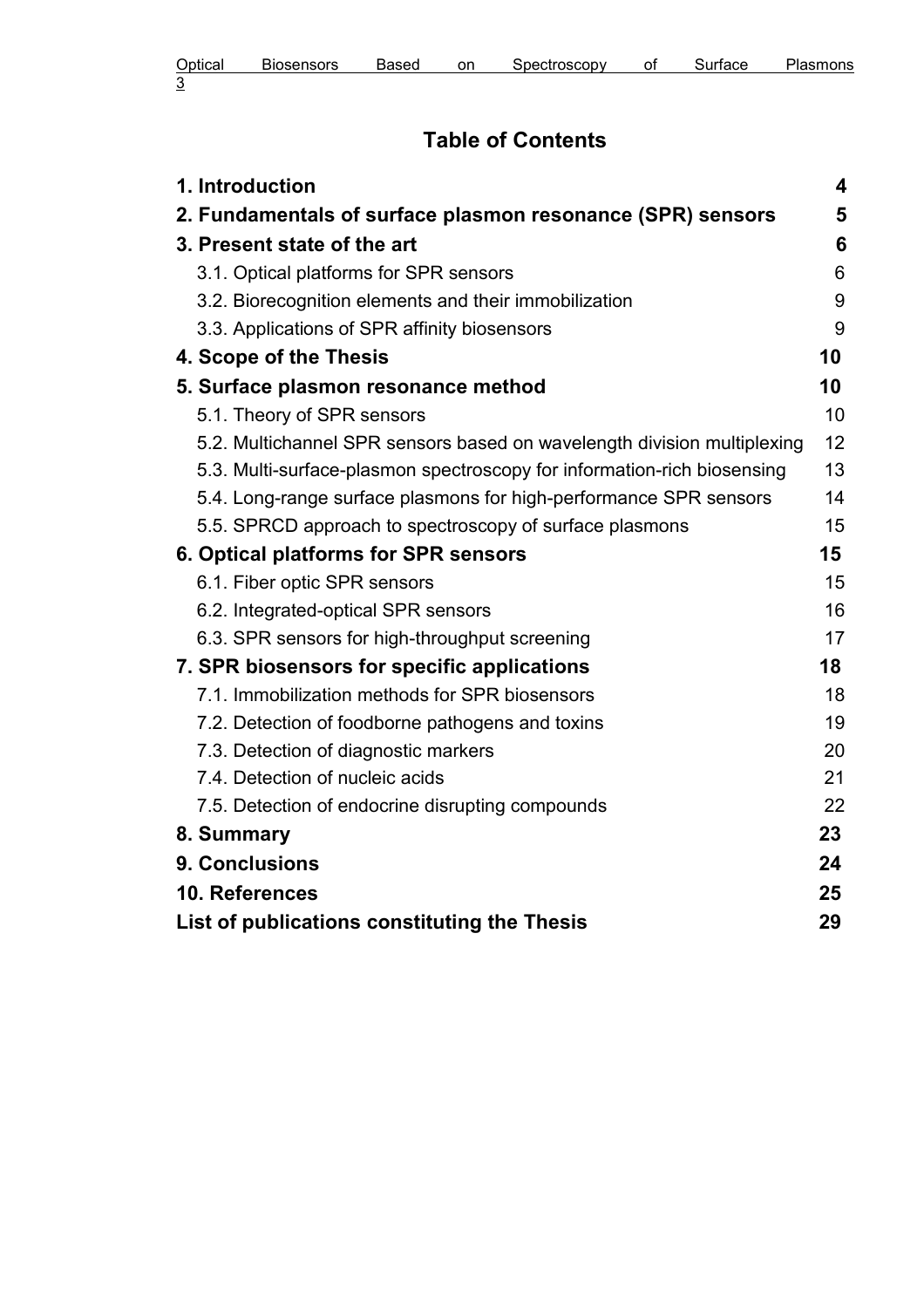| Optical | <b>Biosensors</b> | Based | on | Spectroscopy | Οt | Surtace | Plasmons |
|---------|-------------------|-------|----|--------------|----|---------|----------|
| 4       |                   |       |    |              |    |         |          |

#### 1. Introduction

Diffusion of inorganic and biological worlds represents an important paradigm of modern science and technology [1]. Biophotonics stands out as emerging field of research at the crossroad of physical, chemical and life sciences. Integration of photonics, biology and nanotechnology leads to a new generation of devices that makes it possible to characterize chemical and other molecular properties as well as discover novel phenomena and biological processes occurring at the molecular level. Biophotonics is widely regarded as the key science upon which the next generation of clinical tools and biomedical research instruments will be based.

The last two decades have witnessed an increasing effort devoted to research and development of optical biosensors and biochips worldwide. Recent scientific and technological advances have demonstrated tremendous potential such devices hold for applications in areas such as genomics, proteomics, medical diagnostics, environmental monitoring, food analysis, agriculture, and security. Label-free optical biosensors present unique technology that enables direct observation of molecular interaction in real-time and allows study of molecular systems without the use of labels. Optical label-free biosensors measure binding-induced refractive index changes and are typically based on interferometric transducers, such as integrated optical Mach-Zehnder interferometer, integrated Young interferometer, and white light interferometer, and transducers based on spectroscopy of guided modes of dielectric waveguides, such as resonant mirror sensor and grating coupler sensor, or metal-dielectric waveguides, such as surface plasmon resonance (SPR) sensor. Since the first demonstration of surface plasmon resonance (SPR) method for study of processes at the surfaces of metals [2] and sensing [3] in early 1980s, SPR sensors have received a great deal of attention and made vast advances both in terms of technology and applications [4]. SPR biosensors have been also increasingly developed for detection of chemical and biological species and numerous SPR biosensors for detection of analytes related to medical diagnostics, environmental monitoring, food safety and security have been reported.

The Thesis concerns with research and development of SPR biosensors and consists of three main parts. The first part (Chapter 2) describes fundamentals of the SPR biosensor technology. The second part provides a brief review of the current state of the art of this field (Chapter 3). The last part presents the main contributions of the author to the field of SPR biosensors, specifically, to the SPR method (Chapter 5), optical platforms for SPR sensors (Chapter 6), and SPR biosensors for specific applications (Chapter 7).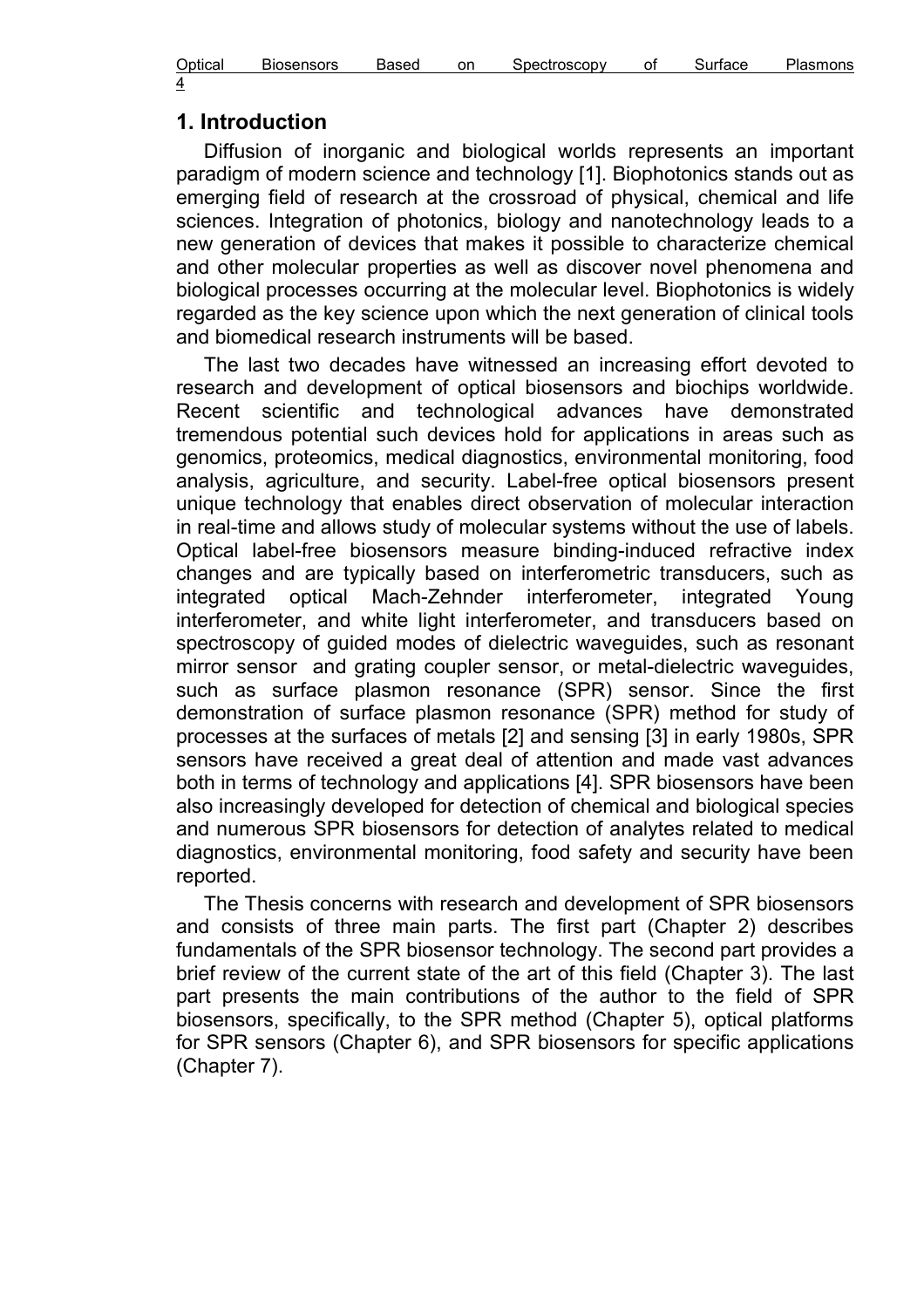| Optical          | <b>Biosensors</b> | Based | on | Spectroscopy | Surtace | Plasmons |
|------------------|-------------------|-------|----|--------------|---------|----------|
| ∽<br>ັ<br>$\sim$ |                   |       |    |              |         |          |

#### 2. Fundamentals of surface plasmon resonance (SPR) sensors

The first observation of surface plasmons was made in 1902 by Wood who reported anomalies in the spectrum of light diffracted on a metallic diffraction grating [5]. Fano has proven that these anomalies are associated with the excitation of electromagnetic surface waves on the surface of the diffraction grating [6]. In 1968 Otto demonstrated that the drop in the reflectivity in the attenuated total reflection (ATR) method is due to the excitation of surface plasmons [7]. In the same year, Kretschmann and Raether observed excitation of surface plasmons in another configuration of the attenuated total reflection method [8]. In the following years, systematic research of surface plasmons has been carried out and electromagnetic theory of surface plasmons has been established [9-11].

Surface plasmon is a special mode of electromagnetic field which may exist at the interface between a dielectric and a metal which behaves like free-electron plasma. The electromagnetic field of a surface plasmon reaches its maximum at the metal-dielectric interface and decays exponentially into both media. The penetration depth of a surface plasmon at the interface between gold and an aqueous medium increases with an increasing wavelength and ranges from 100 to 600 nm for the wavelengths between 600 nm and 1000 nm. If the metal film has a limited thickness, surface plasmons may exist at both the interfaces. For thin metal films, there is coupling between surface plasmons at each interface, giving rise to mixed modes, symmetric and antisymmetric surface plasmons, which are sometimes referred to as long-range and short-range surface plasmons, a reference to their relative propagation lengths [12-14].

SPR affinity biosensors are sensing devices which consist of a biorecognition element that recognizes and is able to interact with a selected analyte and an SPR transducer that translates the binding event into an output signal, Figure 1.



Figure 1. Concept of SPR biosensing.

The biorecognition elements are immobilized in the proximity of the surface of a metal film supporting a surface plasmon. Analyte molecules in a liquid sample in contact with the SPR sensor bind to the biorecognition elements, producing an increase in the refractive index at the sensor surface The change in the refractive index gives rise to a change in the propagation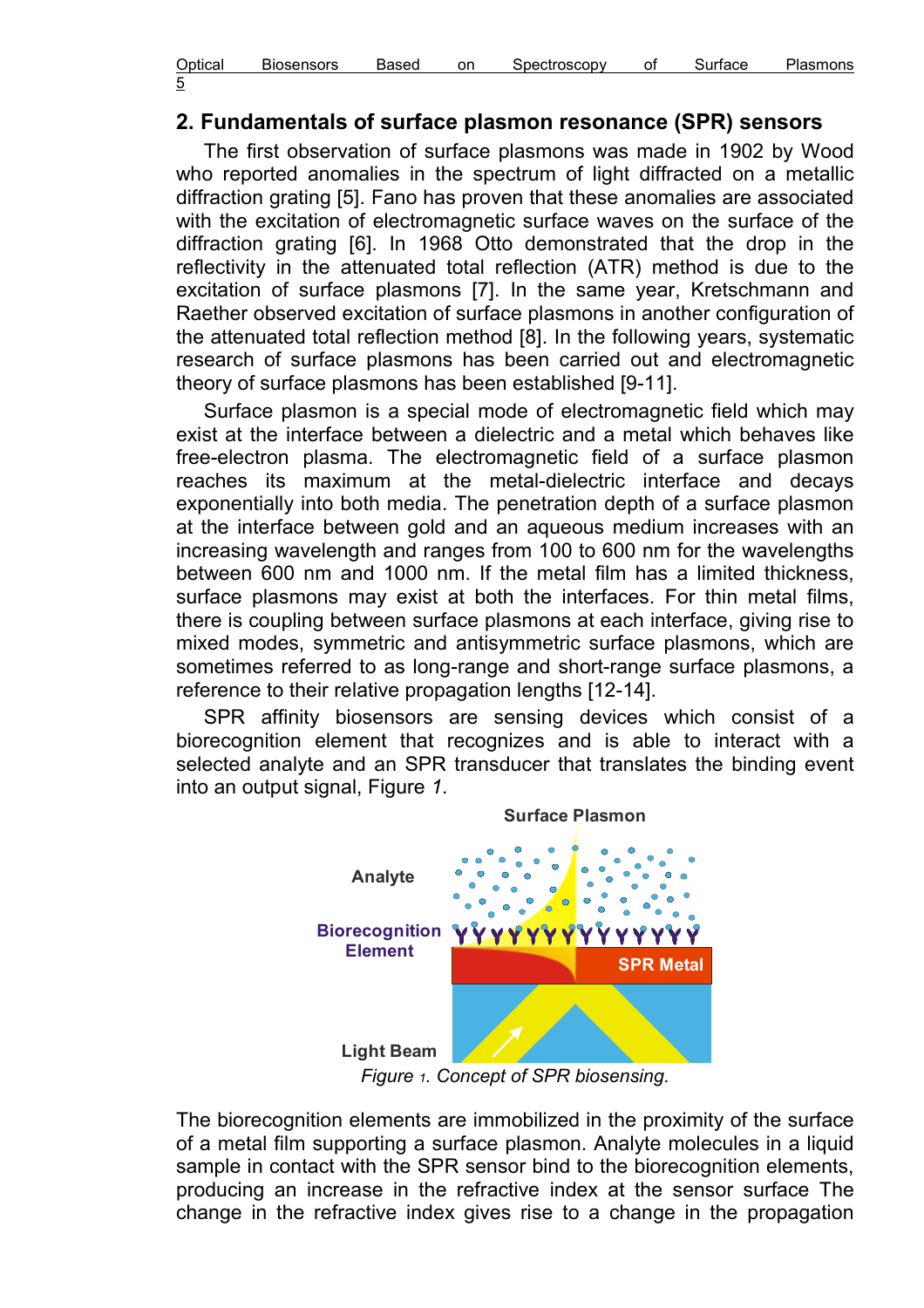| Optical     | <b>Biosensors</b> | 'ased | on | Spectroscopv | O1 | тасе | - lasmons |
|-------------|-------------------|-------|----|--------------|----|------|-----------|
| 6<br>$\sim$ |                   |       |    |              |    |      |           |

constant of the surface plasmon which through the coupling condition alters the characteristics of the light wave coupled to the surface plasmon (e.g. coupling angle, coupling wavelength, intensity, phase). Based on which characteristic of the light wave modulated by a surface plasmon is measured, SPR sensors are classified as sensors with angular [15], wavelength [16], intensity [3], or phase [17] modulation.

#### 3. Present state of the art

SPR biosensors represent a highly interdisciplinary field of research requiring concerted effort in a broad range of scientific disciplines including photonics, electronics, chemistry, and molecular biology. This Section is intended to present main research directions and give illustrating examples in the research areas within the scope of this Thesis rather than to provide a comprehensive coverage of this complex and fast moving field. For extensive review on SPR biosensors, the reader is kindly referred to a recent book on the subject matter [18].

## 3.1. Optical platforms for SPR sensors

Research into optical platforms for SPR sensors has been driven by several needs: high performance (sensitivity, resolution), large number of sensing channels (high-throughput screening), and miniaturization/portability (SPR systems for field use). Advances in these directions are discussed in the following sections.

Most of the SPR sensors developed to date use prism coupling and the attenuated total reflection method to couple light to a surface plasmon [18]. Prism coupling is convenient and can be readily combined with any type of modulation. In the early 1990s an angular modulation-based SPR sensor consisting of a light-emitting diode (LED), a glass prism and a detector array with imaging optics was introduced [19]. A divergent beam produced by the LED was collimated and focused by means of a cylindrical lens to produce a wedge-shaped beam of light which illuminated a thin gold film on the back of a glass prism containing several sensing areas (channels) [19]. This design has been adopted by Swedish company Biacore (now Biacore is a part of GE Healthcare) and resulted in a family of commercial SPR sensors with a resolution down to  $1 \times 10^{-7}$ RIU (RIU – refractive index unit) and up to 4 sensing channels [20]. In the effort to improve performance of SPR sensors, phase-modulation-based SPR sensors have been widely researched. Nikitin's group (Institute of General Physics, Moscow) demonstrated two SPR sensor platforms based on phase modulation and (i) the interference of the TM-polarized signal beam with the TE-polarized reference beam [21] and (ii) Mach–Zehnder interferometer combining TMpolarized signal and reference beams [22]. The achieved refractive index resolution was in the order of  $10^{-7}$  RIU [22]. Later, Wu et al. demonstrated a phase-modulation SPR sensor based on common-path, heterodyne interferometry and the refractive index resolution of  $2 \times 10^{-7}$  RIU [23]. Naraoka and Kajikawa reported a phase-modulation SPR sensor based on a rotating analyzer method [24]. In their approach, a phase difference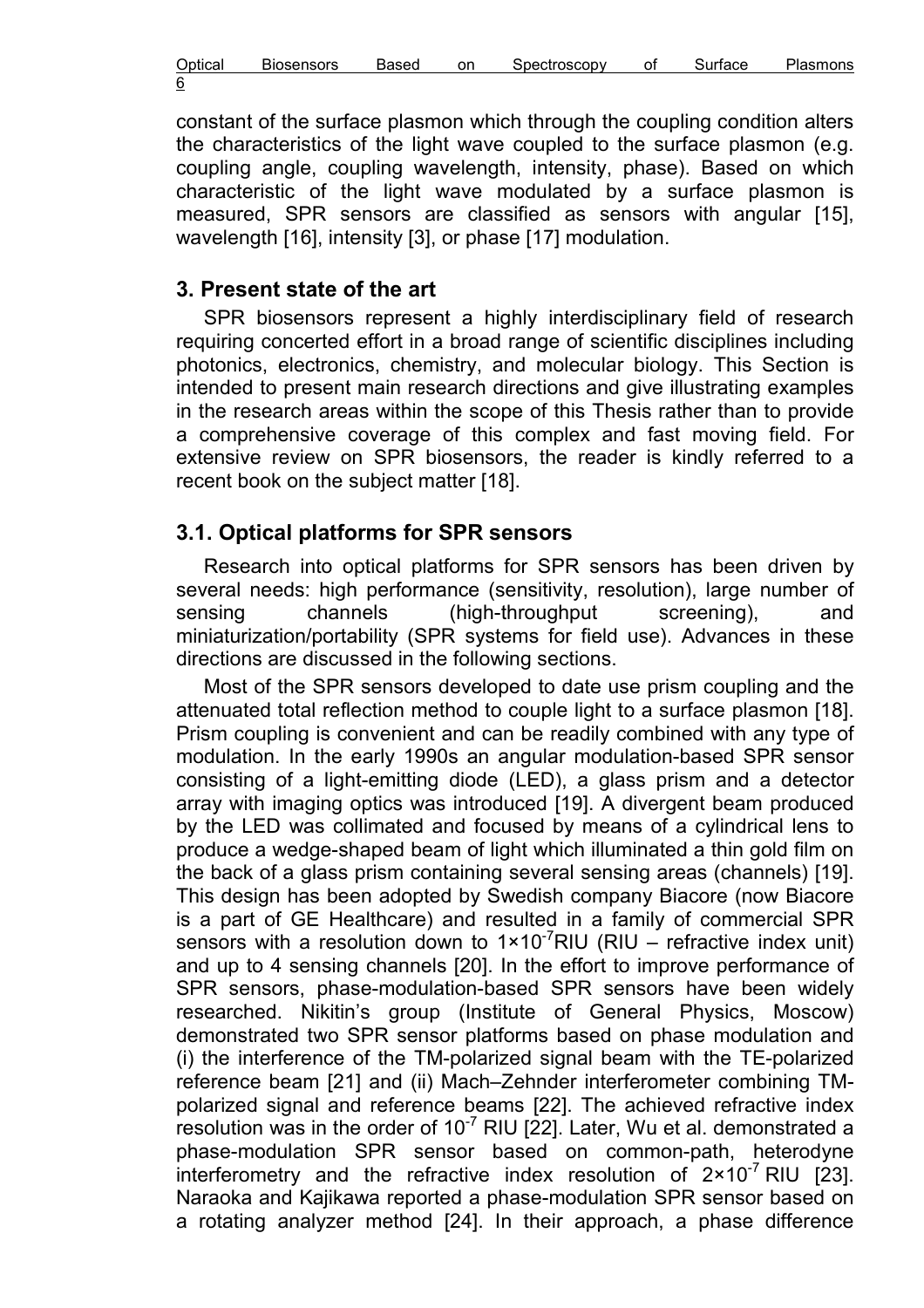| Optical | <b>Biosensors</b> | Based | on | Spectroscopy | Οl | Surface | Plasmons |
|---------|-------------------|-------|----|--------------|----|---------|----------|
| -       |                   |       |    |              |    |         |          |

between the TE and TM components of the reflected light were determined from the dependence of the reflectivity on the angle of analyzer. Refractive index resolution of their system was estimated to be  $2 \times 10^{-7}$  RIU [24]. In recent years, SPR sensors with phase modulation have been extensively studied by the researchers at the Chinese University of Hong Kong and City University of Hong Kong. In 2004 Wu et al. reported an SPR sensor with phase modulation based on Mach–Zehnder interferometer with modulated optical path and with a refractive index resolution better than  $6 \times 10^{-8}$  RIU [25]. This work represents the best refractive index resolution achieved to date using conventional surface plasmons. A concept of miniature SPR sensor based on integration of all electro-optical components in a monolithic platform was developed by Texas Instruments (USA) in mid-1990s [26]. Their Spreeta 2000 SPR sensor consists of a plastic prism molded onto a microelectronic platform containing an infrared LED and a linear diode array detector. Initial version of this platform exhibited a refractive index resolution of  $5 \times 10^{-6}$  RIU [27]. A portable multichannel SPR instrument based on Spreeta 2000 design was reported by Furlong's group (University of Washington, Seattle) who achieved a refractive index resolution of  $3 \times 10^{-6}$  RIU [28]. Another compact, portable SPR sensor platform was developed by Kawazumi et al. [29]. Their system provided four independent sensing channels, however, a rather poor refractive index resolution of  $10^{-4}$  RIU [29]. In late 1980s the potential of the SPR method for spatially resolved measurements was recognized and the first surface plasmon microscopes were reported [30]. In the following years, the idea of SPR imaging was further advanced, yielding SPR sensing devices with a large number (>100) of sensing channels. Corn's group (University of California, Irvine) has researched SPR imaging for over a decade. In 1997 they introduced an SPR imaging instrument with an incoherent light source and a NIR narrow band-pass filter [31] and demonstrated a refractive index resolution in the  $10^{-5}$  RIU range [32]. Subsequently, they reported SPR imaging with a special multilayer structure supporting long-range surface plasmons, however, the use of long-range surface plasmons led only to a minor sensitivity improvement compared to the conventional SPR imaging [33]. Campbell's group (University of Washington, Seattle) reported an SPR imaging system with a controllable angle of incidence [34]. They demonstrated that their sensor is able to measure simultaneously in 120 sensing channels with a refractive index resolution down to  $5 \times 10^{-6}$  RIU [35].

Light can be also coupled to a surface plasmon via diffraction on a metal-coated diffractive grating. Although this approach offers several attractive features such as design flexibility and compatibility with mass production, it has not been used in SPR sensors as widely as the prism coupling. The potential of diffractive gratings for construction of SPR sensors was realized at the University of Cambridge, Cambridge, by Cullen and coworkers in late 1980s [36]. Later, Sambles' group (University of Exeter, Cornwall) demonstrated wavelength-modulated SPR sensors [37] and intensity-modulated SPR sensor on a disposable plastic diffraction grating [38]. In 1995 the same group described an interesting approach to SPR sensing based on the wavelength modulation and the use of an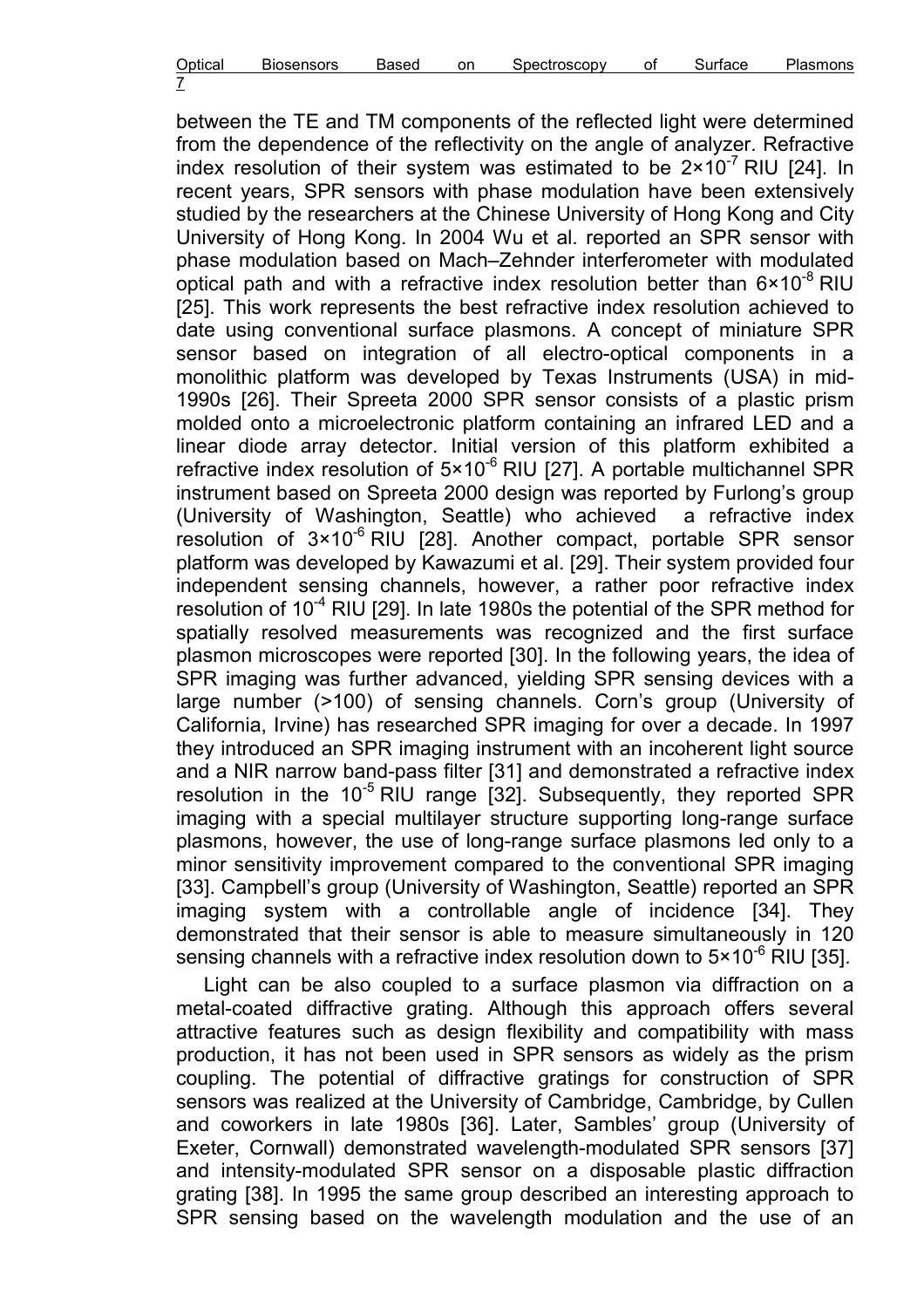| Optical | <b>Biosensors</b> | Based | on | Spectroscopy | Οt | Surtace | Plasmons |
|---------|-------------------|-------|----|--------------|----|---------|----------|
| 8<br>_  |                   |       |    |              |    |         |          |

acousto-optic modulator and demonstrated a refractive index resolution below  $10^{-6}$  RIU [39]. In 2001 Brockman and Fernandez presented a highthroughput SPR imaging device in which a collimated monochromatic light beam was made incident onto a plastic chip with an array of 400 sensing channels and then projected onto a 2-dimensional CCD array [40]. This concept was further developed by HTS Biosystems (USA). In 2005 this FLEXChip technology was acquired by Biacore.

Direct excitation of surface plasmons by modes of optical fibers presents an interesting approach to development of miniature SPR sensing devices. The first SPR sensor based on a multimode optical fiber was reported by Yee's group (University of Washington, Seattle) in 1993 [41]. This wavelength modulation-based SPR sensor used a polymer clad silica (PCS) fiber with partly removed cladding and a metal film deposited symmetrically around the exposed section of fiber core. This sensor was shown to be able to detect refractive index variations with a resolution of  $5 \times 10^{-5}$  RIU [42]. A similar geometry, in which the sensing area is formed not at the tip but in the middle of an optical fiber, has been used for the development of an intensity modulation-based SPR sensor by RonotTrioli et al. [43, 44]. In this configuration, a collimated monochromatic light beam is launched into a fiber in such a way that only modes with propagation constants within a narrow range are efficiently excited. Refractive index resolution of this sensor was demonstrated to be  $8 \times 10^{-5}$  RIU. Homola's group developed the first fiber optic SPR sensor based on a single-mode optical fiber (see a more detailed discussion in Section 6.1). Later, Chiu et al. reported a fiber optic SPR sensor based on a D-shape single-mode optical fiber and heterodyne interferometry [45]. Their sensor measured refractive index changes down to  $2\times10^{-6}$  RIU. In 2007 Lin et al. extended this approach to multimode fibers and reported an SPR sensor based on a side-polished multimode optical fiber and wavelength modulation with a refractive index resolution of  $3\times10^{-6}$  RIU [46].

Research into integrated optical waveguide SPR sensors was pioneered by the research group of Lambeck (University of Twente, Enschede) in the early 1990s [47]. Subsequently, integrated optical SPR sensors were investigated by Wilkinson's group (University of Southampton, Southampton) who demonstrated SPR sensing devices using slab [48] and channel [49] single-mode integrated optical waveguides. An integrated optical SPR sensor with intensity modulation and one sensing and one reference channel was reported by Mouvet et al. [50]. The signal from the sensing channel was normalized to the signal from the reference channel, resulting in an increased stability and a refractive index resolution of 5×10<sup>-5</sup> RIU [51]. In 2006 an SPR sensor based on a strip waveguide consisting of a germanium-doped silicon dioxide waveguiding layer on a silicon substrate and wavelength modulation was reported by Huag et al. The sensor was demonstrated to provide a refractive index resolution as low as  $1\times10^{-6}$  RIU [52]. In conventional waveguide-based SPR sensors, the resonant coupling between a surface plasmon and a waveguide mode occurs for refractive indices of sample considerably higher than the refractive index of a typical aqueous sample. Various approaches to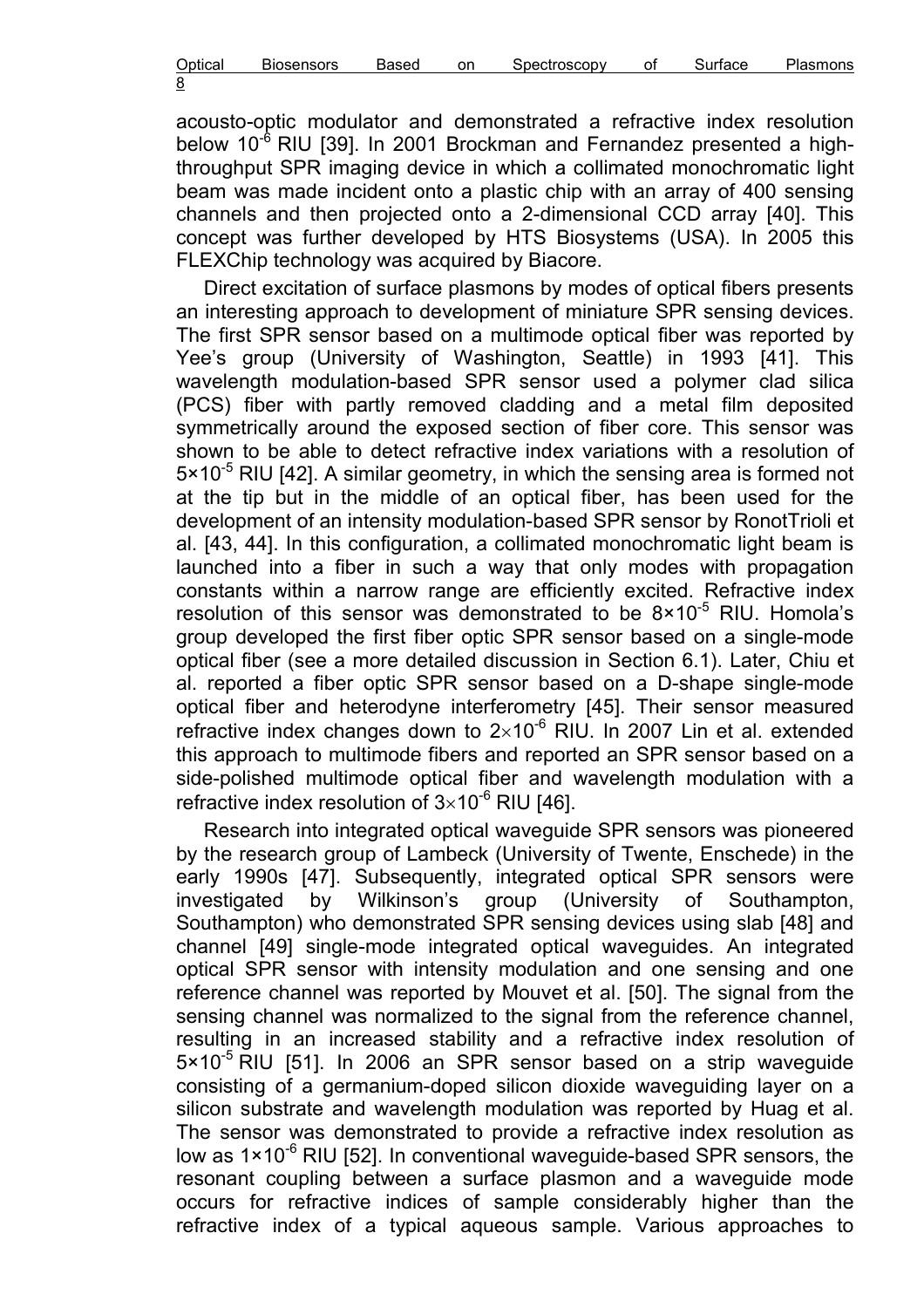| Optical | <b>Biosensors</b> | ased<br>nн | on | Spectroscopv | ırtace | ിasmons |
|---------|-------------------|------------|----|--------------|--------|---------|
| 9<br>_  |                   |            |    |              |        |         |

controlling the operating range of waveguide-based SPR sensor, so that it includes aqueous environments, have been proposed. They include an integrated optical waveguides fabricated in low refractive index glass [49] or a waveguide with a low-refractive index buffer layer [48]. In 2006 Skorobogatiy and Kabashin proposed to overcome this limitation of conventional waveguides by employing a photonic-crystal waveguide in which the effective index of a mode confined in the waveguiding layer can be made considerably smaller than the refractive index of the waveguiding layer material, enabling phase matching with a surface plasmon at any wavelength [53].

#### 3.2. Biorecognition elements and their immobilization

Numerous types of molecules have been employed as biorecognition elements [28, 54]. Antibodies offer relatively high affinity and specificity and therefore have been widely used in SPR biosensors. Other types of biorecognition elements include peptides, aptamers and polymers with molecular imprinting. Given the complexity and variability of biorecognition elements, there is no universal immobilization method and the choice of immobilization chemistry is therefore made based on the properties of a specific biorecognition element. A detailed review of immobilization methods for SPR biosensors can be found in [18].

Biorecognition elements are either immobilized directly on the surface or in a three-dimensional matrix  $[55]$  (e.g. carboxymethylated dextran  $[56]$ ). Direct immobilization on the sensing surface is often performed via selfassembled monolayers (SAMs) of alkanethiolates [57]. To provide a desired surface concentration of biomolecular recognition elements and non-fouling background, mixed SAMs of long-chained alkanethiolates terminated with functional group for attachment of biomolecular recognition elements and oligo(ethylene glycol)-terminated shorter-chained alkanethiolates resisting non-specific adsorption have been developed [58, 59]. Proteins are most frequently immobilized via covalent bond between the nucleophilic functional groups supplied by amino acids of the protein and electrophilic groups on the sensor surface [60]. Alternative approach is based on streptavidin immobilized on the sensing surface (covalently or via preimmobilized biotin) and subsequent attachment of a biotin-conjugated protein. Antibodies can be also immobilized via interaction between the Fc region of the antibody and Protein A or Protein G. This method provides good access to the binding site of the antibody, however, in order to control orientation of the antibody, orientation of protein A itself needs to be controlled [61]. Immobilization of peptides can be performed using similar strategies as those used for proteins. Immobilization of oligonucleotides is most frequently performed using the streptavidin-biotin chemistry and biotinylated oligonucleotides [62]. For inhibition assay-based detection of small molecules, the small molecules have to bee immobilized on the SPR sensor surface. Those with functional groups (amines, thiols, aldehydes or carboxylic groups) can be covalently linked to corresponding groups on the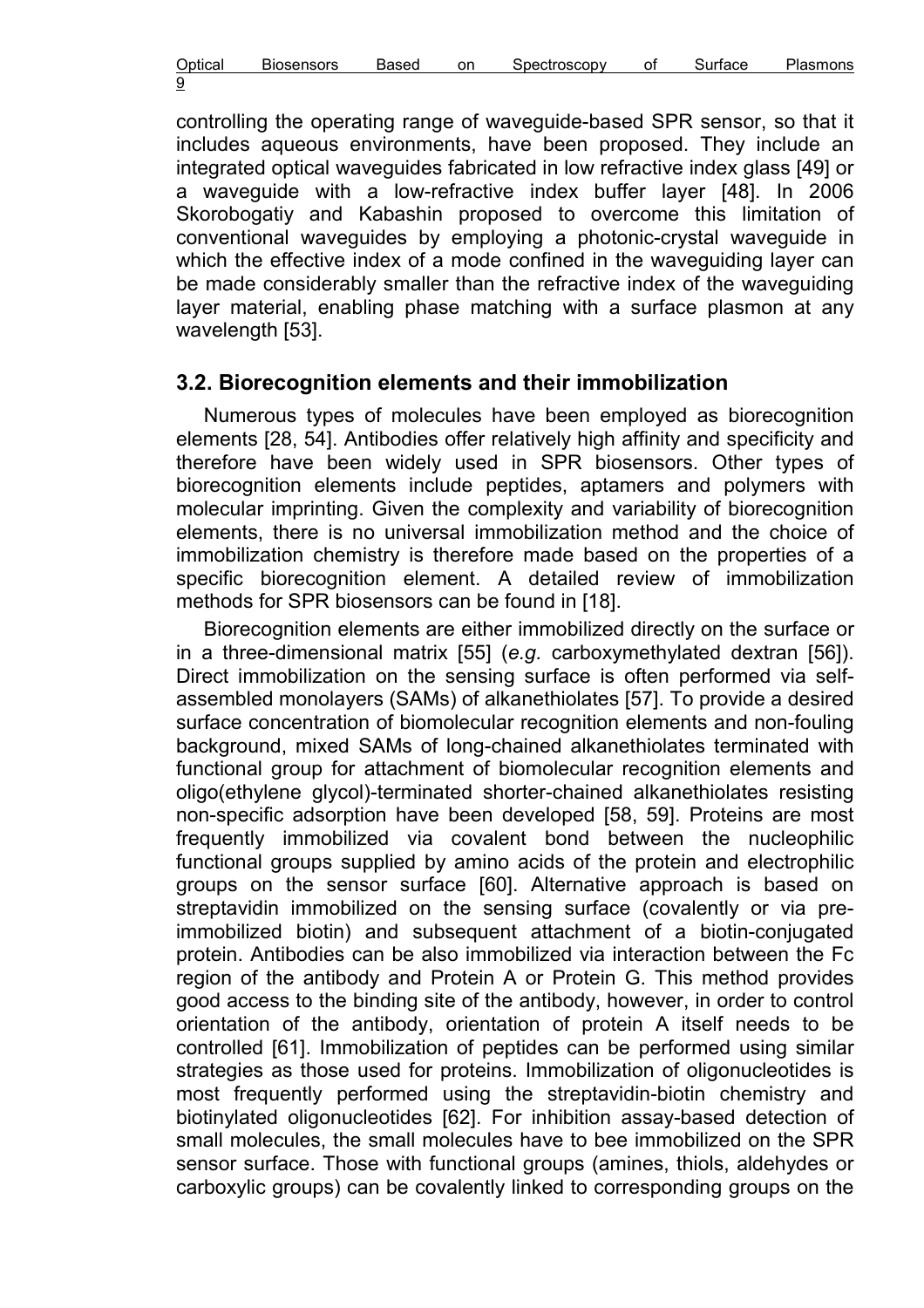sensor surface while small molecules without suitable functional groups need to be derivatized prior to their immobilization [63].

# 3.3. Applications of SPR affinity biosensors

Urgent need for sensitive, specific, and rapid bioanalytical technologies exists in numerous important sectors including medical diagnostics, environmental monitoring, food safety and security. This is why development of SPR biosensors for detection of specific biological and chemical analytes related to these application areas has been one of the priority directions in the SPR biosensor research [18].

Analytes implicated in food safety and security have been receiving most attention. Numerous groups have engaged in research into SPR biosensors for foodborne pathogens and toxins and SPR-based detection of Escherichia Coli O157:H7 [64, 65], Salmonella enterica [66], Listeria monocytogenes [67], Staphylococcus aureus [68] and toxins, such as staphylococcal enterotoxins [69] and domoic acid [70], has been reported. Other analytes related to food safety and targeted by SPR biosensors include drug residues, vitamins, hormones, antibodies, chemical contaminants, and allergens.

Medical diagnostics has been perceived as one of the most significant field for applications of SPR biosensor technology. Therefore SPR biosensors for detection of molecules related to medical diagnostics have been widely researched and analytes, such as antibodies (antibodies against herpes simplex virus type 1 and type 2 [71]), hormones (chorionic gonadotropin hormone [72], 17ß-estradiol [73]), cancer markers (carcinoembryonic antigen [74], prostate-specific antigen [75]), allergy markers, and drugs have been demonstrated.

Applications of SPR biosensors in environmental monitoring have been also reported. Analytes of environmental concern targeted by SPR biosensors include pesticides (simazine [76], chlorpyrifos and carbaryl [77]), aromatic hydrocarbons (benzo[a]pyrene [78]), phenols (bisphenol A [79]), 2,4,6-trinitrotoluene, polychlorinated biphenyls and metal ions.

## 4. Scope of the Thesis

This Thesis presents selected results of research into surface plasmon resonance (SPR) (bio)sensors and their applications for detection of chemical and biological species [80, 81]. The main areas of research coved by this Thesis are:

- theory of SPR sensors and new approaches to SPR sensing,
- novel optical platforms for SPR (bio)sensors,
- SPR biosensors for applications in food analysis, medical diagnostics and environmental monitoring.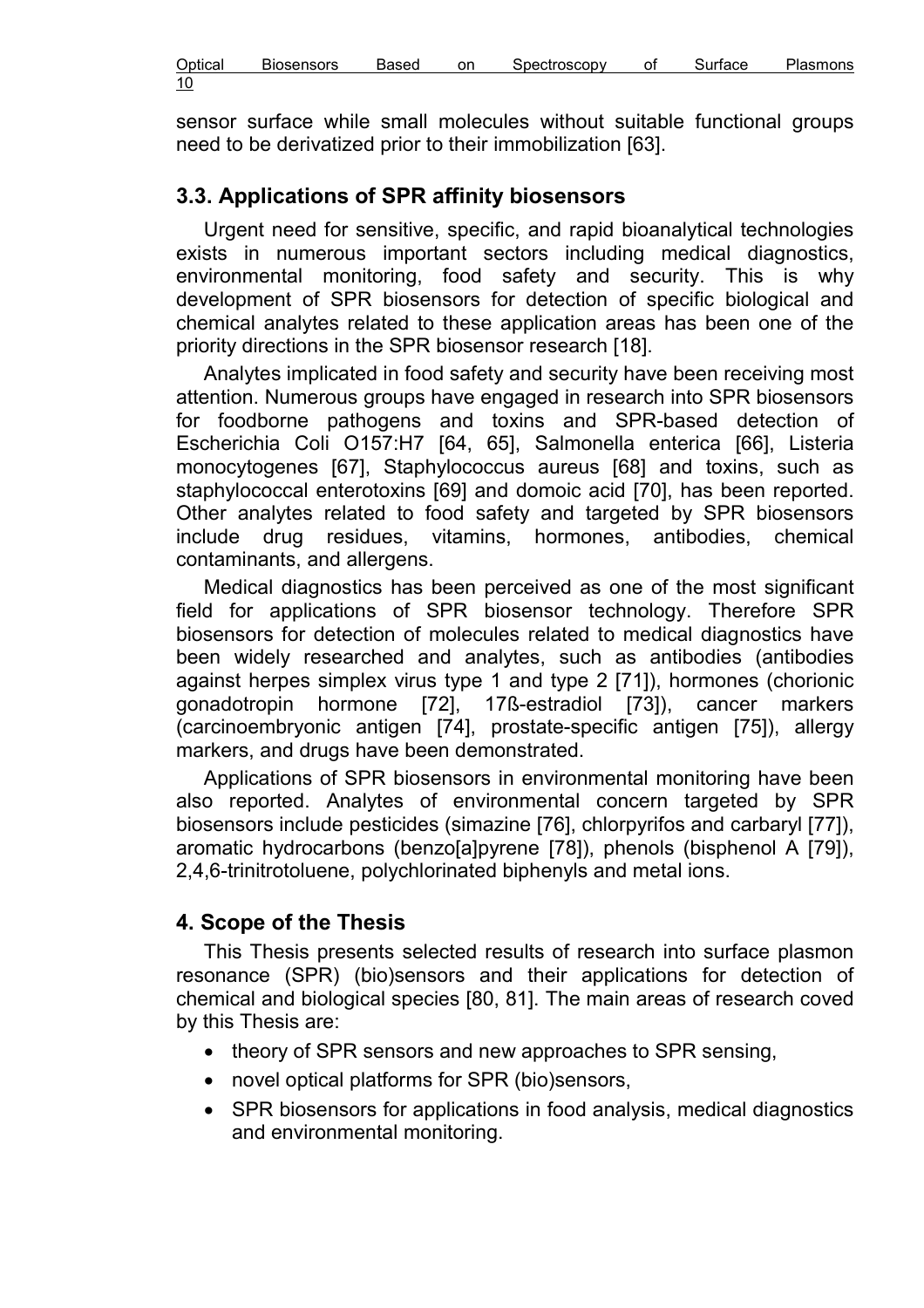| Optical | <b>Biosensors</b> | Based | on | Spectroscopy | οt | Surtace | Plasmons |
|---------|-------------------|-------|----|--------------|----|---------|----------|
| -4      |                   |       |    |              |    |         |          |

#### 5. Surface plasmon resonance method

#### 5.1. Theory of SPR sensors

Performance of an SPR sensor is described by several performance characteristics, of which sensitivity and resolution are the most important ones.

 Sensitivity of an SPR sensor is to a large extent predetermined by the design of the sensor. Therefore, sensitivity of SPR sensors and its relationship to the main design parameters have been systematically investigated [82-84]. Theoretical analysis of sensitivity of SPR sensors based on prism coupling of light to surface plasmons and wavelength modulation was established in 1997 [82]. Attention was focused on two cases which are of interest in SPR biosensors – bulk refractive index sensitivity (change in the refractive index occurs within the whole sample) and surface refractive index sensitivity (change in the refractive index occurs only within a very short distance from the sensor surface). Analytical expressions for the bulk and surface refractive index sensitivities have been derived enabling better understanding of the factors influencing sensitivity of SPR sensors. The analysis demonstrated that in order to achieve a higher sensitivity, the SPR sensor should employ a metal with a higher magnitude of the real part of the dielectric constant and excite surface plasmons at longer wavelengths [82]. Subsequently, theoretical analysis of sensitivity of SPR sensors has been extended to SPR sensors with prism couplers and angular modulation and SPR sensors with diffraction couplers and angular or wavelength modulation [83]. Analytical expressions for sensitivity of these SPR sensor configurations have been derived and the influence of the major design parameters of the sensing structures on the sensitivity of the sensor has been determined. It was established that grating-based SPR sensors using wavelength modulation are less sensitive than their prism coupler-based counterparts. In case of sensors with angular modulation, sensitivity of SPR sensors was predicted to be comparable for grating and prism-coupler based systems [83]. Later, relationship between surface and bulk refractive index sensitivities was established [84]. It was concluded that the surface refractive index sensitivity is proportional to the bulk refractive index sensitivity and the ratio of the thickness of the layer within which the refractive index change occurs and the penetration depth of the surface plasmon [18]. This explains the observed spectral dependence of the ratio of surface and bulk refractive index sensitivity which is a prerequisite of multi-surface-plasmon spectroscopy for discrimination of surface and bulk refractive index changes (Section 5.3.).

Resolution is another key performance characteristic of an SPR sensor. Resolution of an SPR sensor is defined as the smallest change in the bulk refractive index that produces a detectable change in the sensor output. SPR sensors of all the modulation approaches measure changes in the intensity of light wave coupled to a surface plasmon to determine the sensor output. Therefore, their resolution is limited by the noise in the intensity of the detected light. Sources of noise in an SPR sensor and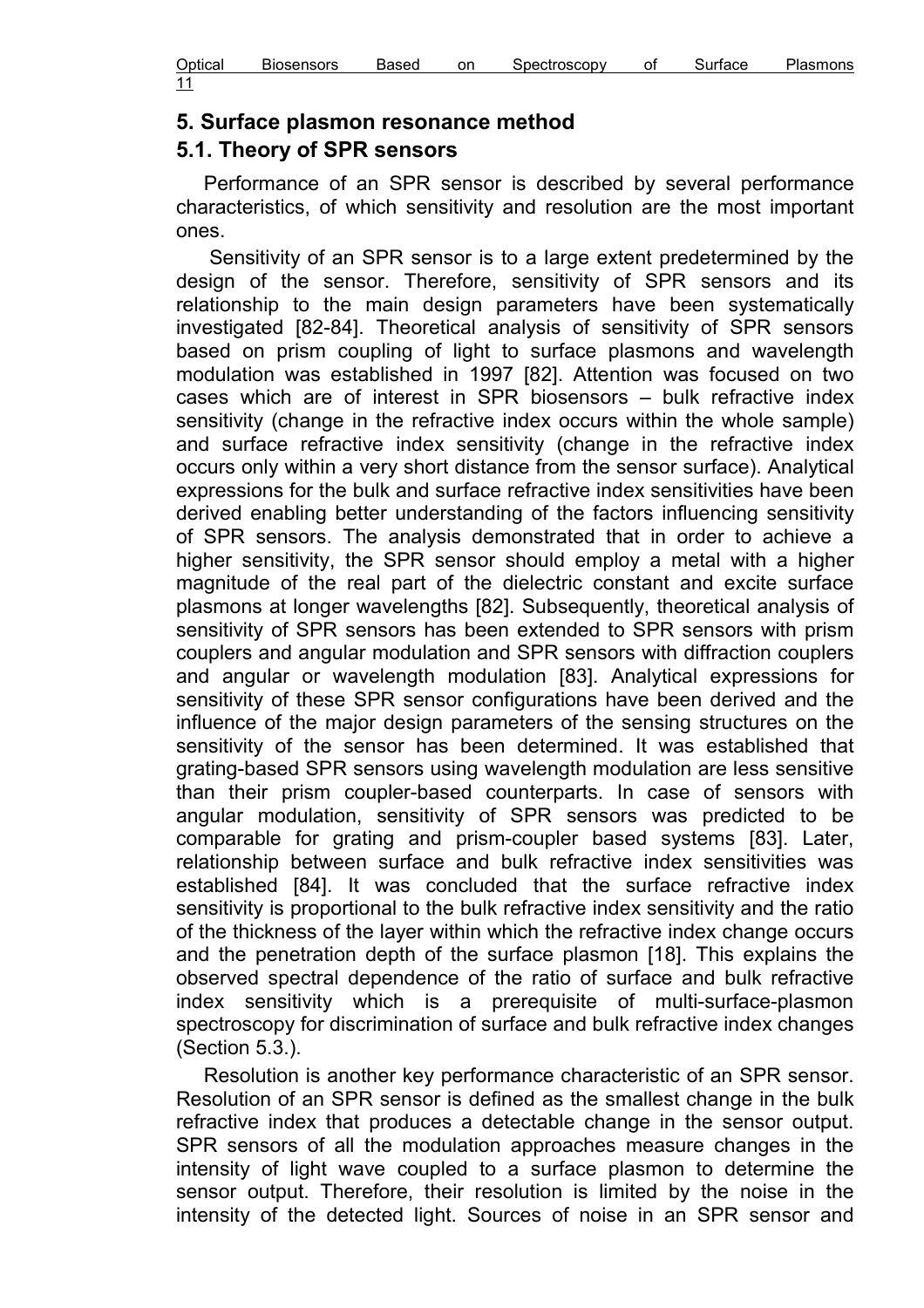| Optical | <b>Biosensors</b> | Based | on | Spectroscopy | Οl | Surtace | <b>Plasmons</b> |
|---------|-------------------|-------|----|--------------|----|---------|-----------------|
| 12      |                   |       |    |              |    |         |                 |

propagation of the noise through one of the most frequently used data processing method, the centroid algorithm, have been investigated [85]. A method for predicting SPR sensor output noise from the noise of SPR spectra has been developed and used to optimize parameters of the centroid method to yield the best signal to noise ratio. Assuming Lorentzian profile of the SPR dip and the optimum threshold at the half of the SPR dip depth [85], analytical formula interrelating design parameters of the sensor and the noise of the sensor output has been derived [86]. This theory indicates that resolution of an SPR sensor is proportional to the ratio of the noise at the threshold and the depth of the SPR dip (difference of intensities between the dip minimum and threshold) and depends only weakly on the choice of the coupler and modulation [86].

#### 5.2. Multichannel SPR sensors based on wavelength division multiplexing

Multichannel SPR sensors are desired for two main reasons. First, they enable simultaneous detection of multiple analytes at a time using independent sensing channels of the sensor. Second, SPR biosensors are based on measurement of binding-induced refractive index changes and therefore effects causing refractive index changes (e.g. sample composition changes) can interfere with the SPR biosensing. Simultaneous measurements in sensing and reference channels (with and without appropriate biorecognition elements) make it possible to compensate for the interfering effects.

In late 1990s the concept of multichannel SPR sensors with wavelength division multiplexing (WDM) of sensing channels was conceived. In this approach, signals from multiple surface plasmons excited in different areas of the sensing surface are encoded into different regions of the spectrum of the light wave. These signals are decoded using a single-channel spectrum analyzer. This allows increasing the number of sensing channels without increasing complexity of the optical detection system.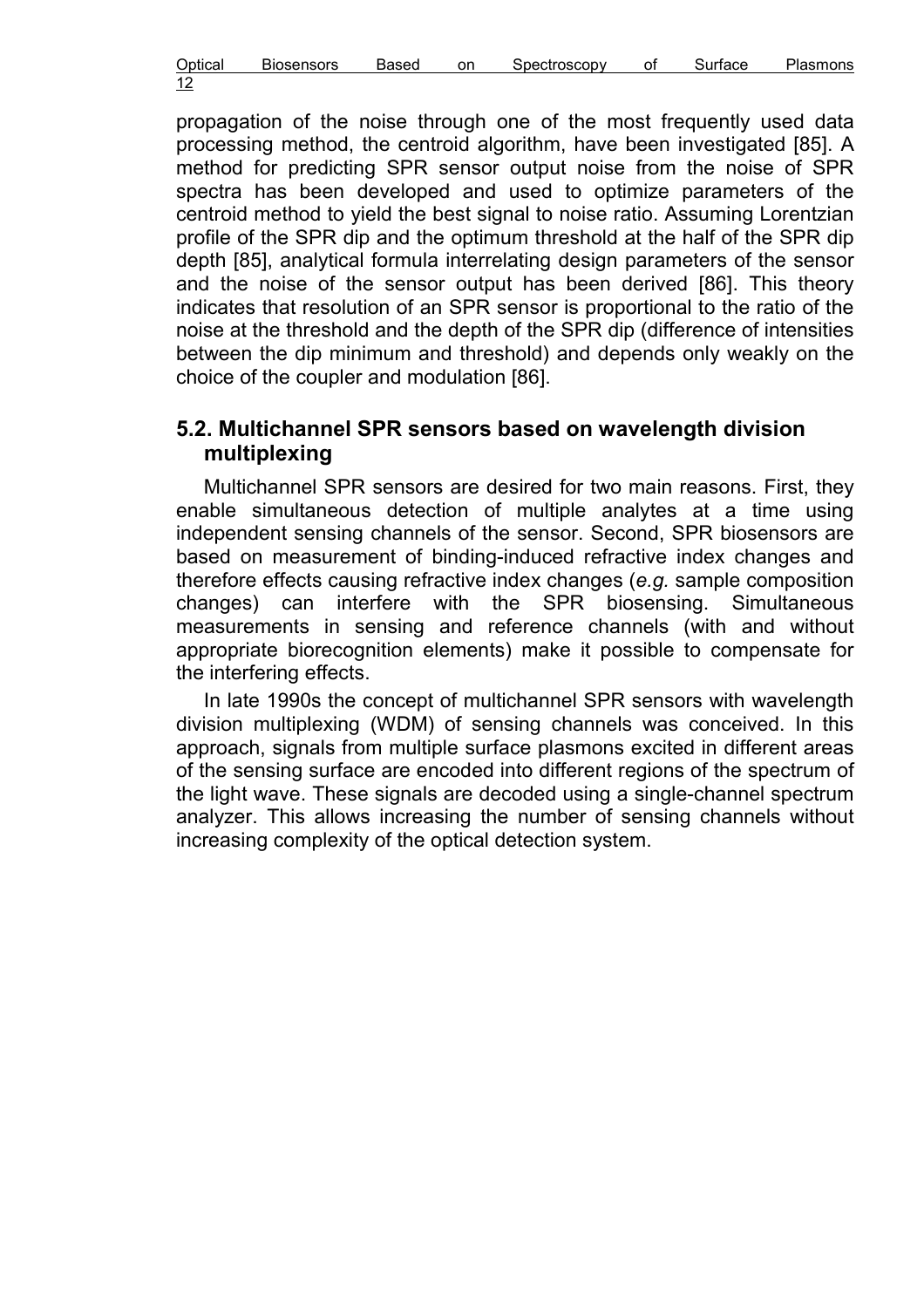



Figure 2. SPR sensors with wavelength division multiplexing (WDM) of sensing channels. WDM by means of a high refractive index overlayer (upper figure) [87]. WDM by means of a sequential excitation of surface plasmons at different angles of incidence (lower figure) [88].

Initially, the wavelength division multiplexing was achieved by using a high refractive index overlayer [87]. In this configuration, a wide parallel beam of polychromatic light is made incident onto a sensing surface consisting of a thin gold film a part of which is coated with a thin dielectric film (Figure 2). As the presence of the thin dielectric film shifts the coupling wavelength to a longer wavelength (compared to the bare gold), the reflected light exhibits two dips associated with the excitation of surface plasmons in the area with and without the overlayer [87]. Later, an alternative method has been developed in which a polychromatic light was launched into a special prism coupler and made incident on different areas of the sensing surface at different angles of incidence (Figure 2b) [88]. Due to the different angles of incidence, the surface plasmons in different regions are excited with different wavelengths of the incident light and the spectrum of transmitted light contains distinct dips associated with surface plasmons in different areas of the sensing surface. This approach was successfully combined with the parallel architecture, yielding an eightchannel SPR sensor with a resolution of  $1 \times 10^{-6}$  RIU [88]. Potential of this approach for simultaneous detection of multiple analytes was demonstrated [89]. In 2003 this approach to WDMSPR sensing was granted a Czech patent.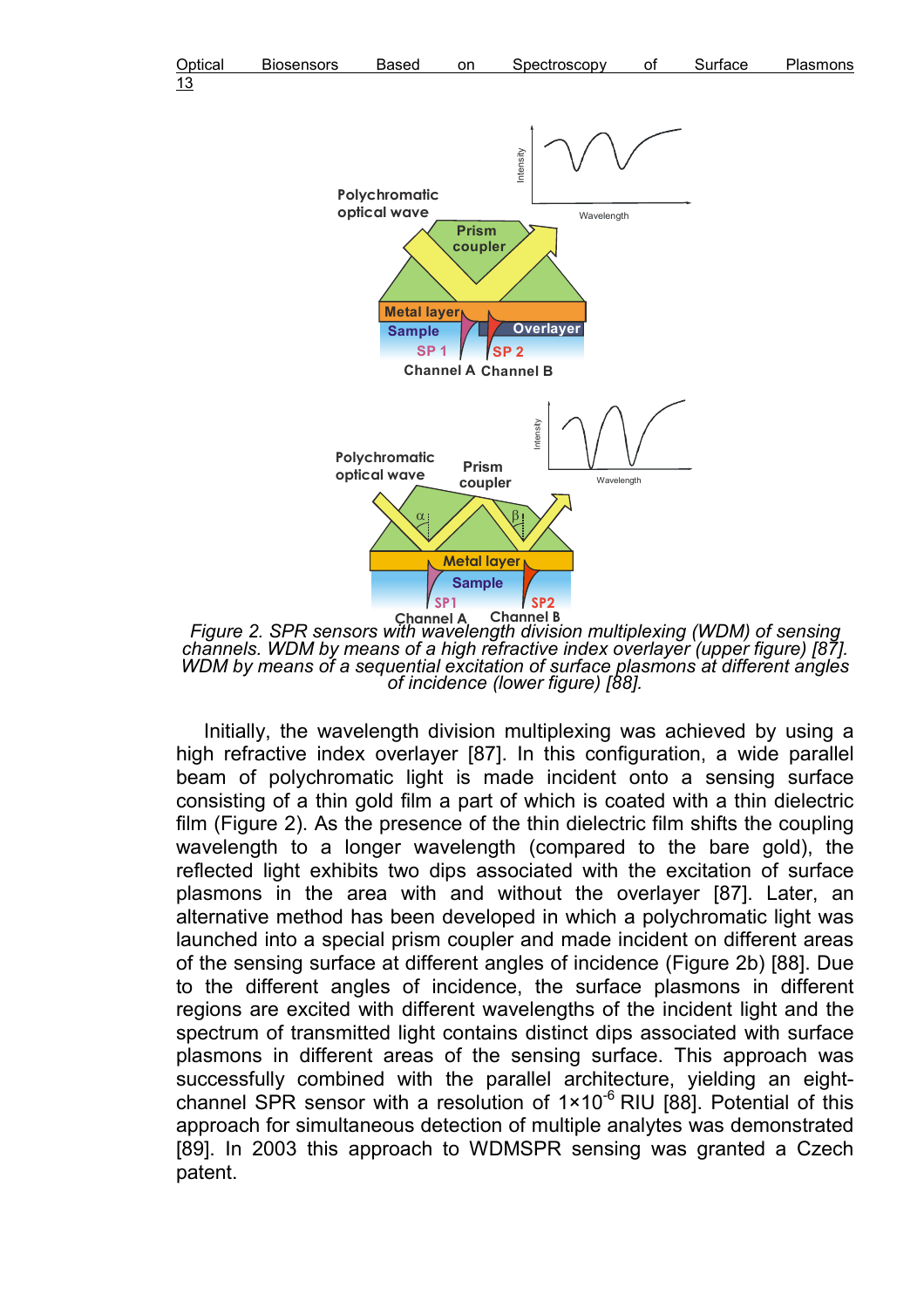| Optical     | <b>Biosensors</b> | Based | on | Spectroscopv | Οt | iace | -lasmons |
|-------------|-------------------|-------|----|--------------|----|------|----------|
| 14<br>_____ |                   |       |    |              |    |      |          |

## 5.3. Multi-surface-plasmon spectroscopy for information-rich biosensing

The idea of a WDMSPR sensor, which introduced surface plasmons of different field profiles into a single platform and the demonstration that these surface plasmons exhibit different sensitivities to surface and bulk refractive index changes have opened possibilities for development of a new type of SPR sensors capable of providing information about the spatial distribution of the measured refractive index changes [90]. This capacity has not been available in the existing SPR sensors and presents an important step towards SPR biosensors for analysis of complex molecular assemblies and detection of analytes in complex samples in interfering environments [90]. In the following years, the concept of multiple-surfaceplasmon spectroscopy has been implemented in several platforms. In 2006 an SPR sensor based on spectroscopy of multiple surface plasmons generated on a special multidiffractive grating was reported [91]. In this sensor, a polychromatic light beam is made incident onto a special metallic grating with a grating profile composed of multiple harmonics. The presence of these individual gratings allows simultaneous excitation of surface plasmons of different field profiles by different spectral component of the incident light. Therefore, the reflected light contains multiple SPR dips, one for each grating period. Ability of the sensor to distinguish surface and bulk refractive index changes has been demonstrated [91]. Another approach to multi-surface-plasmon spectroscopy of surface plasmons is based on exploitation of long-range and short-range surface plasmons excited by different spectral components of incident light wave on a thin metal film [92, 93]. In this configuration, the attenuated total reflection was used to excite long-range and short-range surface plasmons on a thin gold film supported by a low-refractive index buffer layer. Using this approach, sensor response to the binding of target analyte was distinguished from a refractive index change occurring on the background [93].



Figure 3. Simultaneous excitation of multiple surface plasmons on multidiffractive grating [91].

Most recently, the approach of multi-surface-plasmon spectroscopy has been extended to Bragg-scattered surface plasmons excited on a special metal-coated diffractive structure. In this approach surface plasmons excited on a harmonic grating are Bragg-scattered by an additional modulation of the diffractive structure with the spatial frequency equal to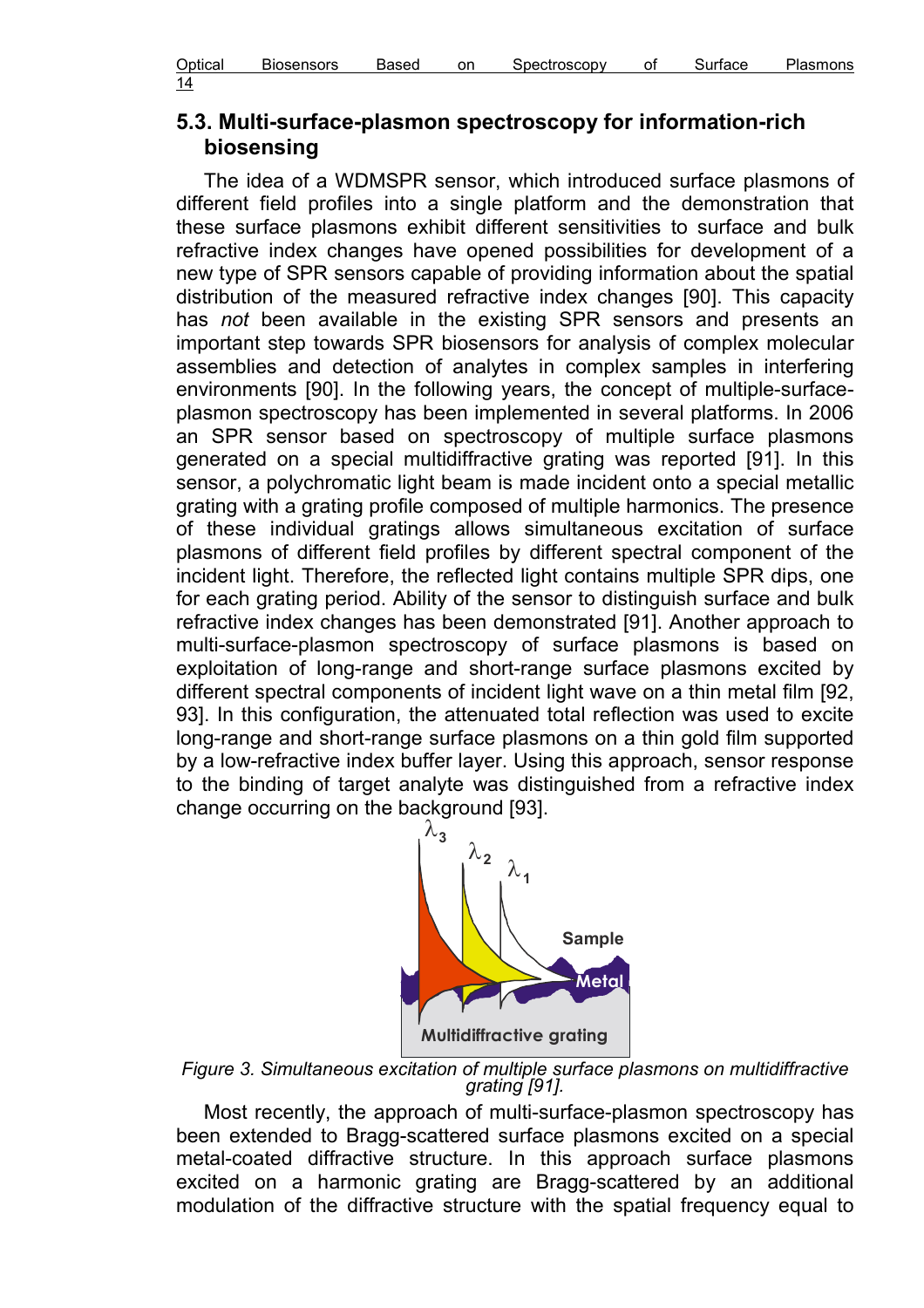| Optical    | <b>Biosensors</b> | Based | on | Spectroscopy | Surtace | Plasmons |
|------------|-------------------|-------|----|--------------|---------|----------|
| 15<br>____ |                   |       |    |              |         |          |

two values of the propagation constant of the surface plasmon. The resulting Bragg-scattered surface plasmons (BSSPs) exhibit fields with different penetration depths into the sample and therefore exhibit unequal sensitivities to the presence of (bio)molecular films on the surface of the metal. As BSSPs exhibit an order of magnitude larger difference in the penetration depths than conventional surface plasmons excited at the same wavelengths, they allow a more accurate discrimination of surface and bulk refractive index changes. Moreover, as the BSSPs are excited at rather close wavelengths, the effect of dispersion of a biolayer is rather small, which improves accuracy of the method even further [94].

#### 5.4. Long-range surface plasmons for high-performance SPR sensors

The use of long-range surface plasmons represents one of the most promising approaches to further improving resolution of SPR sensors. The potential of long-range surface plasmons for high-sensitivity SPR sensors was demonstrated in 2001 [95]. In this work, long-range surface plasmons were excited by means of the attenuated total reflection on an optical multilayer consisting of buffer layer (Teflon AF-1600 or MgF<sub>2</sub>), thin metal layer (gold) and sample (aqueous medium). Sensitivity of the long-range surface plasmon resonance sensor was demonstrated to be seven times higher than that of the SPR sensor using a conventional surface plasmon. However, the demonstrated refractive index resolution  $(2 \times 10^{-7}$  RIU) was not better than that of the SPR sensor using a conventional surface plasmon [95]. Recently, the sensing structure was further optimized and combined with a more sophisticated sensor readout optics employing a superluminescent diode as a light source and a special collimating optics. This improved system was demonstrated to be able to resolve refractive index changes as small as  $3 \times 10^{-8}$  RIU which is the best resolution achieved with an SPR sensor to date [96].

## 5.5. SPRCD approach to spectroscopy of surface plasmons

In 2006 a new approach to spectroscopy of surface plasmons was developed [97]. In this approach a collimated beam of polychromatic light is made incident on a special diffraction grating. A portion of the incident light is coupled to a surface plasmon at the metal-dielectric interface via the second order of diffraction of the grating. Simultaneously, the light diffracted into the first diffraction order is dispersed and the light components of different wavelengths are directed to different areas of a position-sensitive detector. As both the coupling of light into a surface plasmon and dispersion of light are performed on a single diffractive structure, this structure is referred to as an SPR coupler and disperser (SPRCD), Figure 4. The coupling of light into a surface plasmon results in a drop in the intensity of diffracted light, which is observed as a narrow dip in the spectrum of diffracted light. An SPR sensor based on this approach has been developed and demonstrated to be able to resolve refractive index changes as small as  $3 \times 10^{-7}$  RIU [97].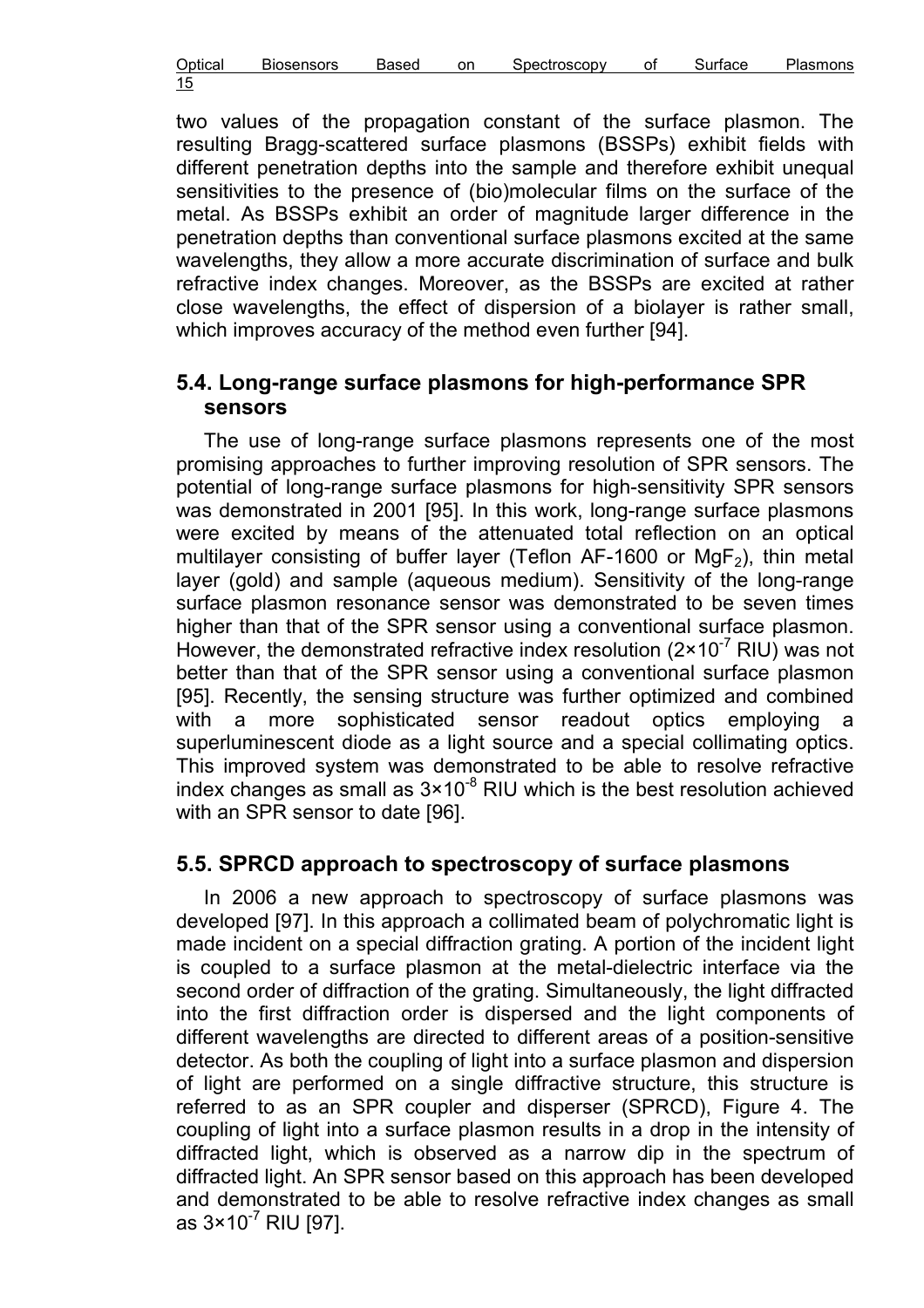



Figure 4. SPR sensor based on simultaneous excitation of surface plasmons by polychromatic light and the dispersion of light on a special grating coupler (SPRCD) [97].

#### 6. Optical platforms for SPR sensors 6.1. Fiber optic SPR sensors

The idea of fiber-optic SPR sensor based on a single-mode fiber was conceived in early 1990s. Propagation of light in a side-polished singlemode optical fibers with a thin metal layer on a side-polished region of the fiber was studied and, based on this analysis, a fiber optic SPR sensor was designed [98]. Experimental proof of the concept was given in 1996, when a laboratory prototype of an SPR sensor based on a side-polished singlemode optical fiber was developed and it was demonstrated that changes in the refractive index of a sample in contact with the metal layer result in changes in the intensity of transmitted light [99]. Later, this geometry was reduced to a miniature SPR fiber optic probe [100] which represents the highest degree of miniaturization of SPR sensors achieved so far. In 1997 a fiber optic SPR sensor with wavelength modulation was demonstrated [101]. In order to shift the operating range of the sensor to the refractive index of media typically encountered in SPR biosensing, the design of the fiber optic sensing structure was altered and a thin high refractive index dielectric overlayer was introduced. Using a thin layer of tantalum pentoxide as a tuning layer, intensity and wavelength modulated SPR fiber optic sensors for aqueous media have been demonstrated [102]. A weakness of this SPR sensor design was that fluctuations in the polarization of light interacting with surface plasmons (e.g. due to deformations of optical fiber) produce fluctuations in the sensor output and therefore, polarization of light in the optical fiber needs to be precisely controlled to ensure stable output. First attempt to address this issue consisted in the use of depolarized light and wavelength modulation [103]. This fiber optic SPR sensor was demonstrated to exhibit a considerably improved resistance to the effects of fiber deformations and offered a refractive resolution of  $5 \times 10^{-7}$  RIU (under no deformations) and  $3 \times 10^{-5}$  RIU (under moderate deformations) [103]. In 2003 sensitivity of the sensor to deformations of the fiber was further reduced by the introduction of polarization-maintaining fibers, Figure 5. The SPR sensor based on a side-polished polarization-maintaining fiber was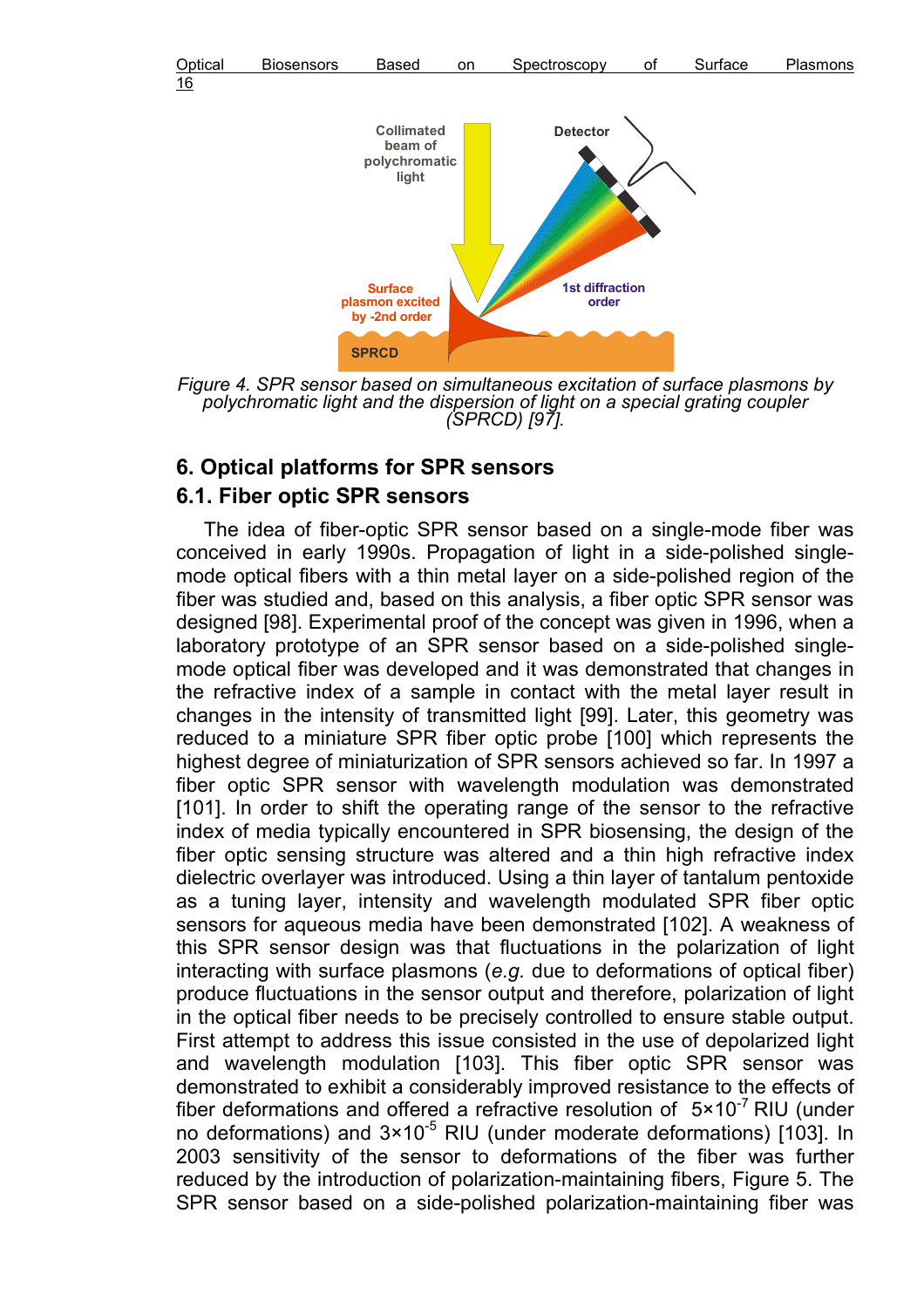demonstrated to exhibit a refractive index resolution of  $4\times10^{-6}$  RIU even under moderate deformations [104].



Figure 5. Wavelength-modulation fiber optic SPR sensor based on a polarizationmaintaining fiber [104].

## 6.2. Integrated-optical SPR sensors

SPR sensors based on integrated-optical waveguides have been also investigated. Initially, theoretical analysis of propagation of light through an SPR sensor consisting of a  $K^+ \leftrightarrow Na^+$  ion-exchanged waveguide and gold overlayer was carried out using the modal approach and the mode expansion and propagation method. Based on the results of the theoretical analysis, an intensity-modulated integrated optical SPR sensor was designed, Figure 6. A laboratory prototype of the sensor was manufactured and demonstrated to be able to detect refractive index changes of  $5 \times 10^{-5}$ RIU [105].



Figure 6. SPR sensor based on an integrated optical waveguide [109].

More rigorous analysis of the integrated optical SPR sensor was performed using the eigenmode propagation and matching technique [106]. In 1999 interlaboratory comparison of simulation approaches to modeling properties of integrated optical SPR sensors was performed. Rigorous approach based on a bi-directional mode expansion and propagation method demonstrated that the back-reflections in the structure are rather weak and most of the transmitted power is associated with only a limited number of modes [107]. Later, it was demonstrated that the operating range of the integrated optical SPR sensor with wavelength modulation can be controlled by a thin high refractive index overlayer [108]. Finally, in 2001 a wavelength-modulation integrated-optical SPR sensor for aqueous media was developed and its refractive index resolution was demonstrated to be  $1 \times 10^{-6}$  RIU [109].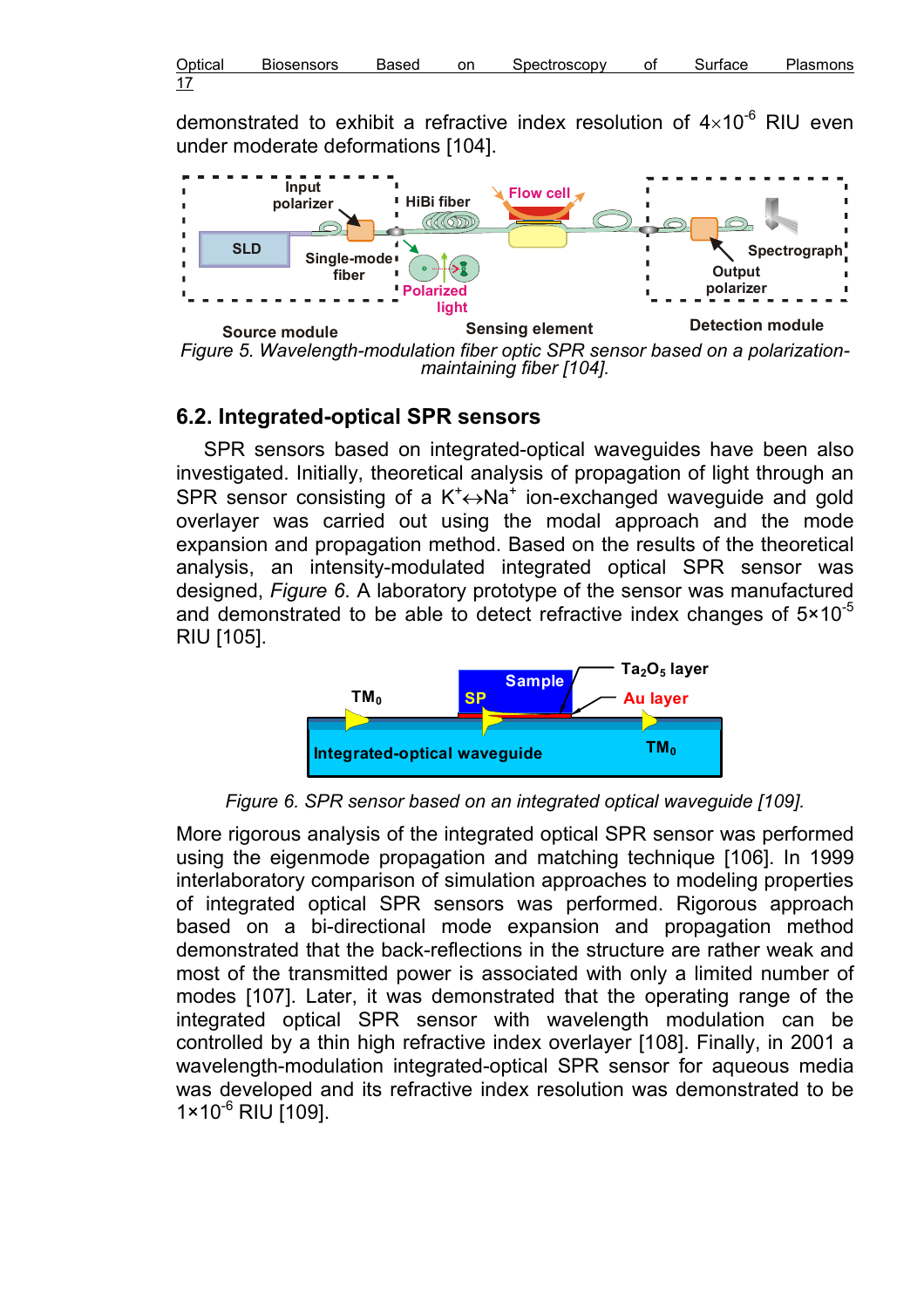| Optical    | <b>Biosensors</b> | Based | on | Spectroscopy | οt | Surtace | Plasmons |
|------------|-------------------|-------|----|--------------|----|---------|----------|
| 18<br>____ |                   |       |    |              |    |         |          |

## 6.3. SPR sensors for high throughput screening

Polarization phenomena occurring at surface plasmon resonance have been investigated and polarization control scheme for spectral surface plasmon resonance (SPR) sensors has been developed which allows observing SPR as a peak in the spectrum of the reflected light rather than a dip as common in conventional SPR sensors. This approach also allows reducing the effect of light reflected from the areas of the sensing surface where the coupling condition is not fulfilled [110].

Recently, polarization properties of SPR have been used to develop a novel high-throughput SPR sensor [111]. In this configuration, a prism coupler with a special patterned multilayer structure was placed between two crossed polarizers. Two types of SPR multilayers with opposite sensitivities to refractive index were employed. The reflected light was imaged on a CCD matrix detector and the ratio of the intensities corresponding to the two neighboring multilayers was used as a sensor output. This provides a sensor output immune to fluctuations in the intensity of the light source and dramatically improves performance of this type of SPR sensor compared to conventional SPR imaging. In addition, the output polarizer blocks all the light reflected from the (inactive) areas outside the sensing multi-layers, generating high-contrast images which are ideally suited for automated image analysis. The sensor was demonstrated to provide a refractive index resolution of  $5 \times 10^{-6}$  RIU in more than 100 sensing channels [111]. Recent optimization of the design resulted in the improvement of resolution down to  $2 \times 10^{-6}$  RIU [112].

An alternative approach to development of high-throughput screening SPR sensors is based on angular spectroscopy of surface plasmons on an array of diffraction gratings, Figure 7 [113]. In this configuration, a collimated beam of mono-chromatic light is focused with a cylindrical optics on a row of gold-coated diffraction gratings and reflected under nearly normal incidence. The angular spectra are transformed back to a collimated beam and projected onto a CCD matrix detector. Rows of gratings are read sequentially by moving the beam splitter and cylindrical optics with respect to the sensor chip. A refractive index resolution of 5×10<sup>-6</sup> RIU was achieved for simultaneous measurements in 200 sensing channels [113]. Through further optimization of the sensor, refractive index resolution was improved down to  $5 \times 10^{-7}$  RIU for 120 sensing channels [114].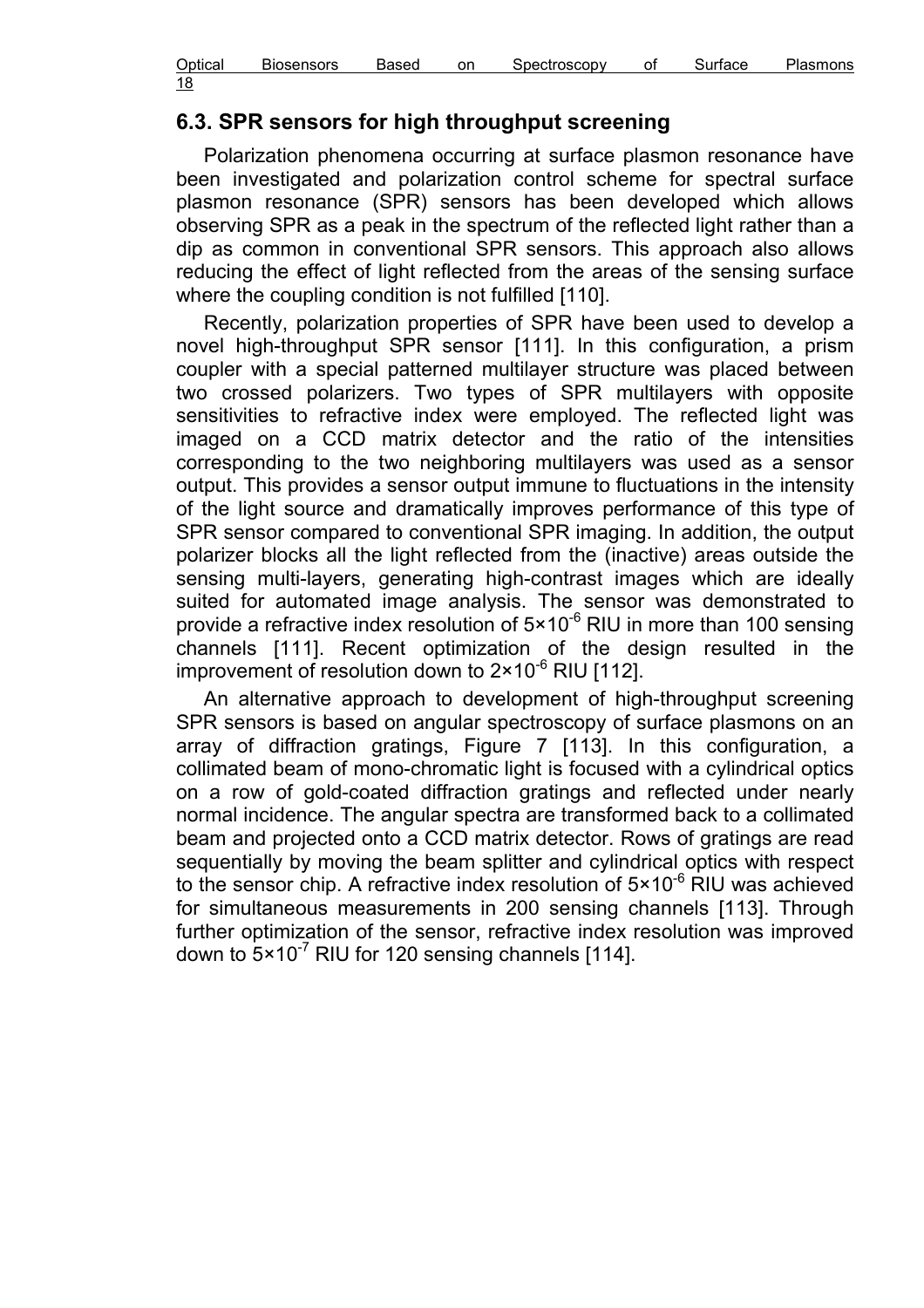

Figure 7. High-throughput SPR sensor based on angular spectroscopy of surface plasmons on an array of diffraction gratings [113].

## 7. SPR biosensors for specific applications

## 7.1. Immobilization methods for SPR biosensors

In order to provide the developed SPR sensor platforms with desired biosensing functionality, immobilization methods based on hydrophobic and electrostatic interactions [115], covalent coupling [116], and attachment of biotinylated biorecognition elements via biotin-streptavidin interaction [117] have been applied. Functionalization of multichannel SPR sensor was typically performed by the fluidic addressing in which different sensing channels were functionalized through independent fluidic channels. This approach is, however, not suitable for functionalization of SPR sensors with wavelength division multiplexing by means of a dielectric overlayer [87] and high-throughput screening SPR sensor systems [111, 113] for which alternative methods had to be developed.

For functionalization of WDMSPR sensors with adjacent sensing channels [87], an approach based on orthogonal self-assembled monolayers has been developed [118]. In this approach, the gold side of the chip is functionalized with a mixed self-assembled monolayer of polyethylene oxide (PEO) and biotin terminated alkanethiolates, whereas the tantalum pentoxide side of the chip is coated with PEO terminated silanes. The PEO terminated alkanethiolates and silanes serve as a protein resistant background, while the biotin terminated alkanethiolates are used for subsequent attachment of streptavidin and biotinylated biorecognition elements. Hence, the gold side of the chip is used for the detection of target analytes and the tantalum pentoxide side acts as a reference channel [118].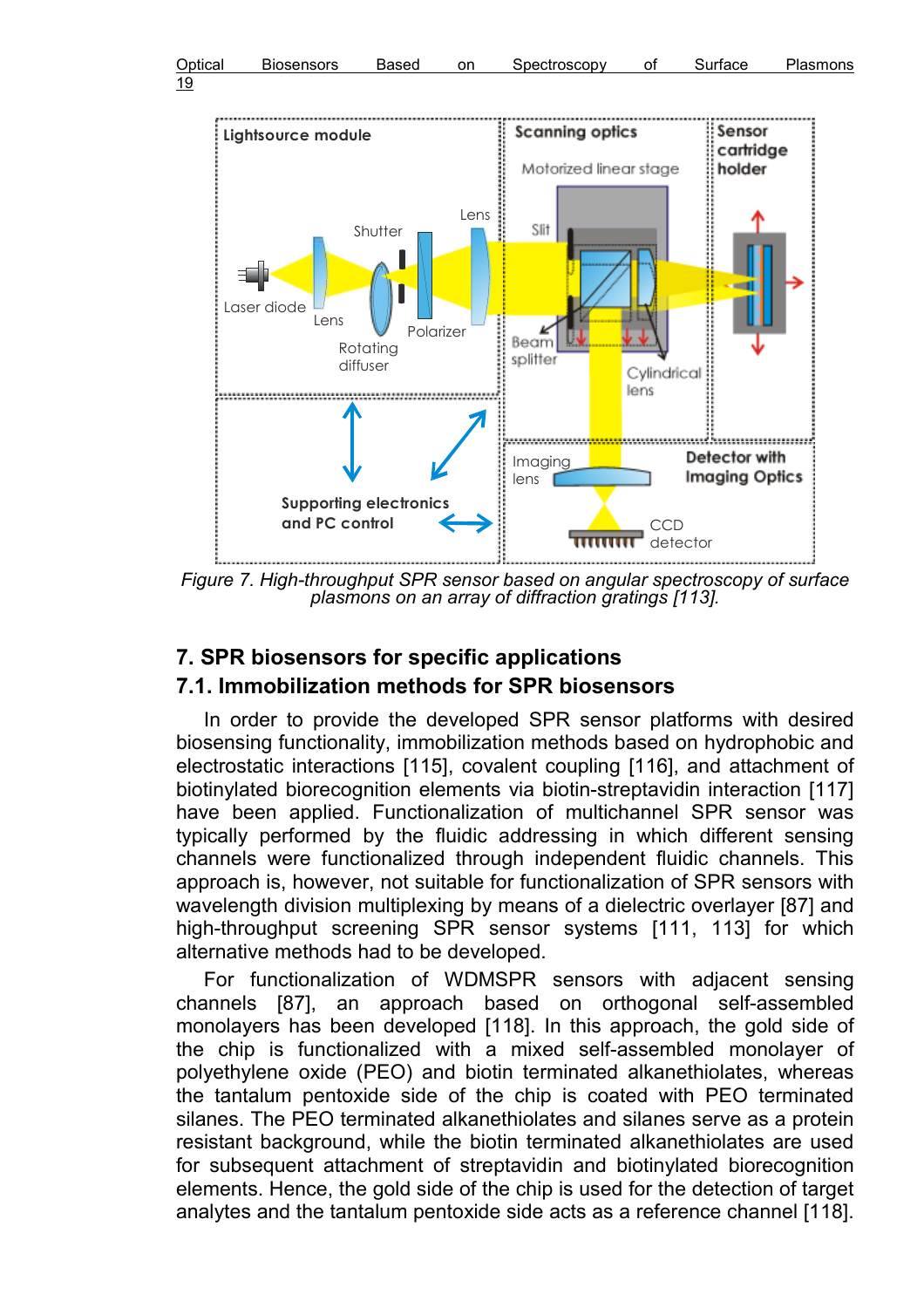| Optical    | <b>Biosensors</b> | Based | on | Spectroscopy | വ | Surtace | Plasmons |
|------------|-------------------|-------|----|--------------|---|---------|----------|
| 20<br>____ |                   |       |    |              |   |         |          |

Protein contact printing has been demonstrated to be also applicable to functionalization of WDMSPR sensors with adjacent sensing channels and to provide a simple, efficient, and versatile alternative to the method based on the orthogonal self-assembled monolayers [119].

Two approaches have been researched for spatially resolved functionalization of high-throughput screening SPR sensors: DNA-directed immobilization and microspotting of biomolecules on a prefunctionalized sensing surface. The first approach takes advantage of established DNA chip technology which provides exceptionally stable pattern of singlestranded DNA (ssDNA) sequences and uses it for the immobilization of proteins. This method is based on site-directed immobilization of protein-DNA conjugates onto a mixed self assembled monolayer (SAM) composed of ssDNA alkanethiolates and oligo(ethylene glycol) (OEG) terminated alkanethiolates [120, 121]. The protein-conjugates consist of an antibody chemically linked to a ssDNA target with a sequence complementary to the surface-bound ssDNA probes and are immobilized on the surface via sequence-specific hybridization. The second approach uses a robotic microspotter to deliver biotinylated probes to streptavidin-coated surface of the sensor. The microspotting technique was used to functionalize SPR imaging sensor with polarization contrast with biotinylated oligonucleotides [112]. It was demonstrated that the optimized functionalization method based on microspotting provided even higher surface concentration of short oligonucleotide probes than the conventional flow-through functionalization method [112].

## 7.2. Detection of foodborne pathogens and toxins

Development of SPR biosensors for detection of foodborne pathogens and toxins have been pursued since the late 1990s and have become a subject of intensive collaboration of the researchers at the Institute of Photonics and Electronics ASCR (Prague), University of Washington (Seattle) and U.S. Food and Drug Administration (College Park).

In 2001 an SPR biosensor for detection of Salmonella enteritidis and Listeria monocytogenes was demonstrated. The sensor used prism coupling and wavelength modulation and a double layer of antibodies physisorbed on the sensing surface and crosslinked with gluteraldehyde, and was demonstrated to detect S. enteritidis and L. monocytogenes down to 10<sup>6</sup> cells/ml and 10<sup>7</sup> cells/ml, respectively [122]. Effect of various sample treatment methods on ability of SPR biosensors to detect bacterial pathogens was examined [123]. In this work the same SPR sensor platform was used and monoclonal antibody was immobilized on a mixed -COOH and -OH terminated self-assembled monolayer (SAM) of alkanethiolates via amine coupling chemistry. Detection of E. coli O157:H7 was performed in the sandwich detection format using a secondary polyclonal antibody. Detection limits for detergent-lysed bacteria, heat-killed bacteria and untreated bacteria were determined to be 10<sup>4</sup> cell/ml, 10<sup>5</sup> cell/ml and 10<sup>6</sup> cell/ml, respectively [123]. Most recently, simultaneous detection of E. coli O157:H7, C. jejuni, S. typhimurium and L. monocytogenes has been carried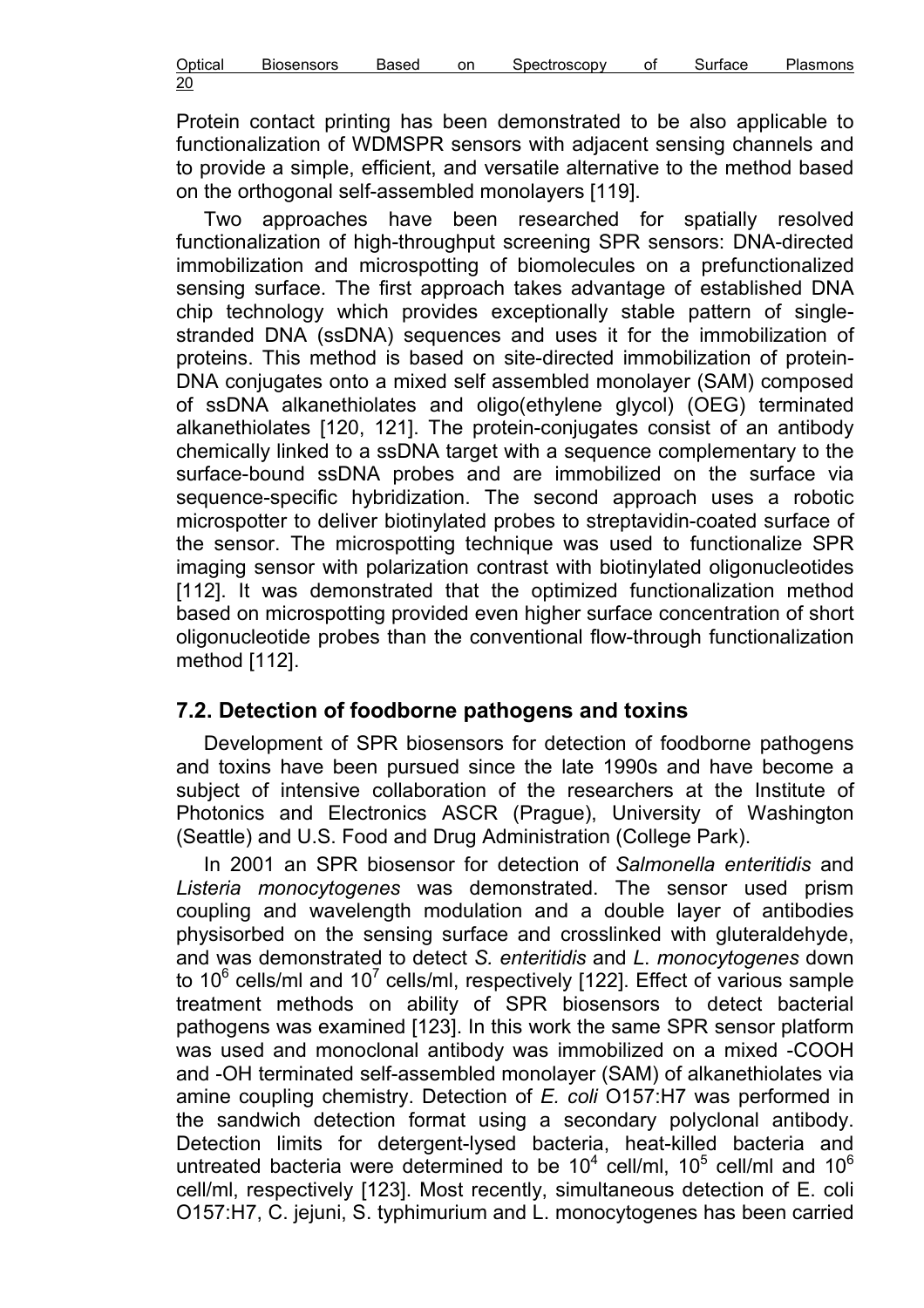| Optical    | <b>Biosensors</b> | Based | on | Spectroscopy | Surtace | Plasmons |
|------------|-------------------|-------|----|--------------|---------|----------|
| 21<br>____ |                   |       |    |              |         |          |

out using a 4-channel SPR sensor with prism coupling and wavelength modulation [124]. Simultaneous detection of individual bacteria in the mixtures showed good agreement with detections of individual bacteria in buffer. Detections of individual bacteria and mixtures were also performed in apple juice samples. Limits of detection for these four different detection scenarios were established at 10<sup>4</sup> cell/ml,  $5 \times 10^4$  cell/ml,  $5 \times 10^4$  cell/ml and 10<sup>4</sup> cell/ml for E. coli O157:H7, C. jejuni, S. typhimurium and L. monocytogenes, respectively [124].

In 2002 SPR-based detection of staphylococcal enterotoxin B (SEB) in buffer and milk was demonstrated [125]. The SPR biosensor was based on prism coupling and wavelength modulation and covalent attachment of antibodies on a mixed self-assembled monolayer via activated carboxyl groups. The biosensor was demonstrated to be capable of directly detecting concentrations of SEB in buffer as low as 5 ng/ml. In sandwich detection mode, the lowest detection limit was determined to be 0.5 ng/ml for both buffer and milk samples, Figure 8 [125]. Later, detection of SEB was also demonstrated using a fiber optic SPR sensor based on a side-polished single-mode optical fiber and wavelength modulation. For specific detection of Staphylococcal enterotoxin B, the SPR sensor was functionalized with a covalently crosslinked double-layer of antibodies against SEB. The sensor was demonstrated to be able to detect SEB in ng/ml-levels [116].



Figure 8. Detection of staphylococcal enterotoxin B using sandwich assay (left). Response of SPR biosensor to SEB as a function of SEB concentration (right) [125].

Detection of a low-molecular-weight analyte, domoic acid (DA), has been demonstrated using an SPR sensor based on prism coupling and wavelength modulation and inhibition assay [126]. DA was immobilized on a mixed SAM of oligo (ethylene glycol) (OEG)-containing alkanethiolates using amine coupling chemistry. The binding of monoclonal anti-DA antibodies onto the sensor surface was measured and the concentration of the antibody used in the inhibition assay was optimized to provide the desired detection limit and operating range. The lowest limit of detection of DA was established at 0.1 ng/ml [126].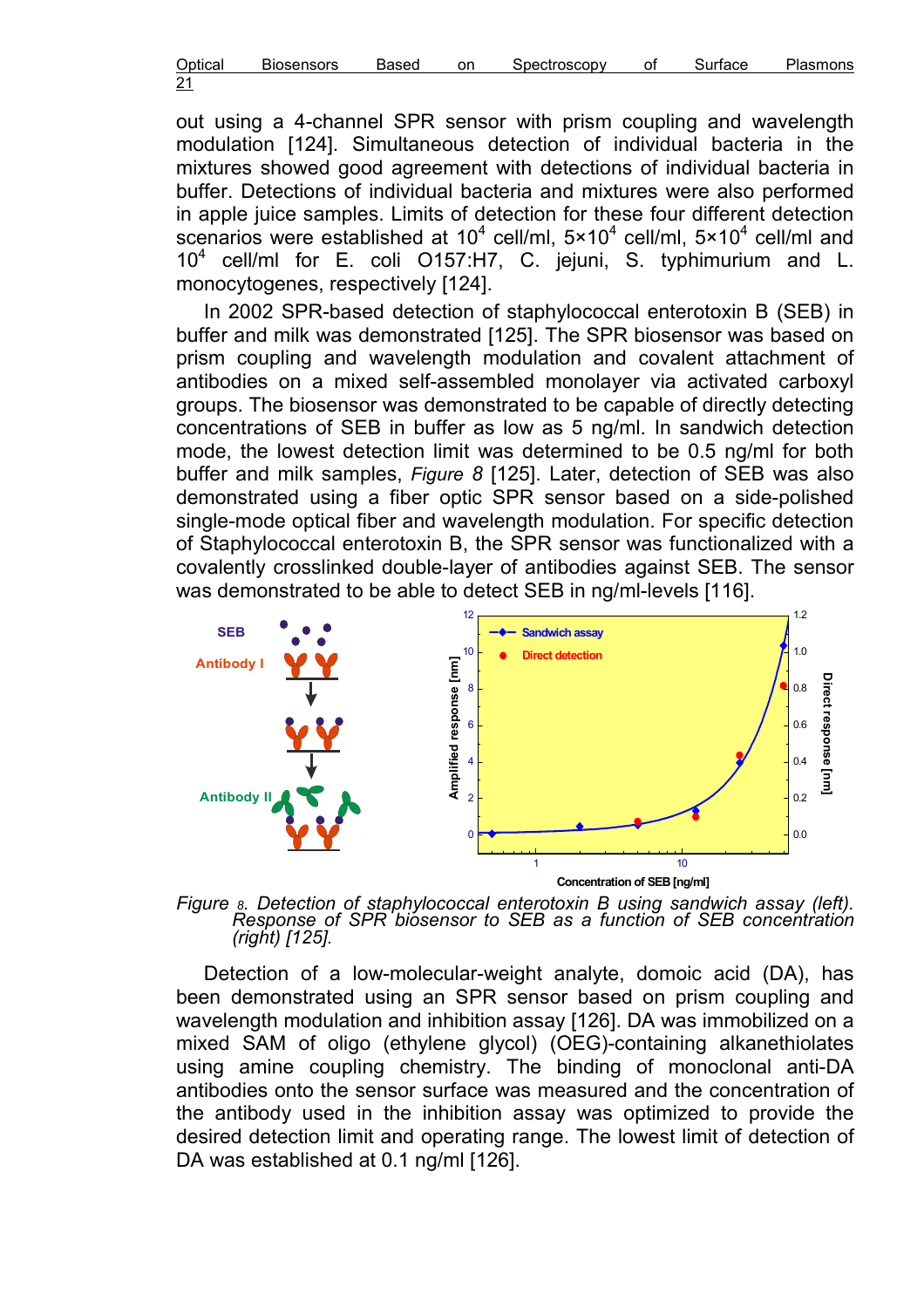| Optical    | <b>Biosensors</b> | Based | on | Spectroscopy | Οt | Surface | Plasmons |
|------------|-------------------|-------|----|--------------|----|---------|----------|
| 22<br>____ |                   |       |    |              |    |         |          |

## 7.3. Detection of diagnostic markers

Human chorionic gonadotropin hormone (hCG) is known to be related to abortion and preterm delivery during early pregnancy. This hormone has been a target of several SPR sensor platforms and immobilization chemistries. For instance, detection of hCG has been demonstrated using an SPR biosensor with the wavelength division multiplexing and immobilization of antibodies by means of the orthogonal self-assembling. This sensor was demonstrated to be able to detect hCG at concentrations down to 5 ng/ml [118]. Detection of hCG has been also carried out using a wavelength-modulated SPR sensor and DNA-directed antibody immobilization method which consisted of non-covalent attachment of streptavidin to a biotinylated SAM of alkanethiolates followed with the binding of biotinylated oligonucleotides to available streptavidin binding sites. Antibodies chemically modified with oligonucleotides with a complementary sequence were finally attached to this surface via DNAhybridization. The limit of detection for hCG was determined to be 0.5 ng/ml [121].

Detection of anti-viral antibodies plays important role in medical diagnostics. An SPR biosensor for detection of antibodies against the Epstein-Barr virus (anti-EBNA) has been developed. The sensor is based on prism coupling, wavelength modulation and wavelength division multiplexing. Detection of the antibody was performed using the immunoreaction between anti-EBNA and a respective synthetic peptide, which was conjugated with bovine serum albumin (BSA-EBNA) and immobilized on the sensor surface, Figure 9. Three immobilization chemistries based on covalent coupling, electrostatic and hydrophobic interactions were evaluated for the attachment of BSA-EBNA. The developed SPR biosensor functionalized with the optimal immobilization method was demonstrated to be able to detect anti-EBNA at concentrations down to 0.2 ng/ml both in buffer and 1% human serum [127].



Figure 9. Detection of antibodies against the Epstein-Barr virus (anti-EBNA). Response of SPR biosensor to repeated detection of anti-EBNA [127].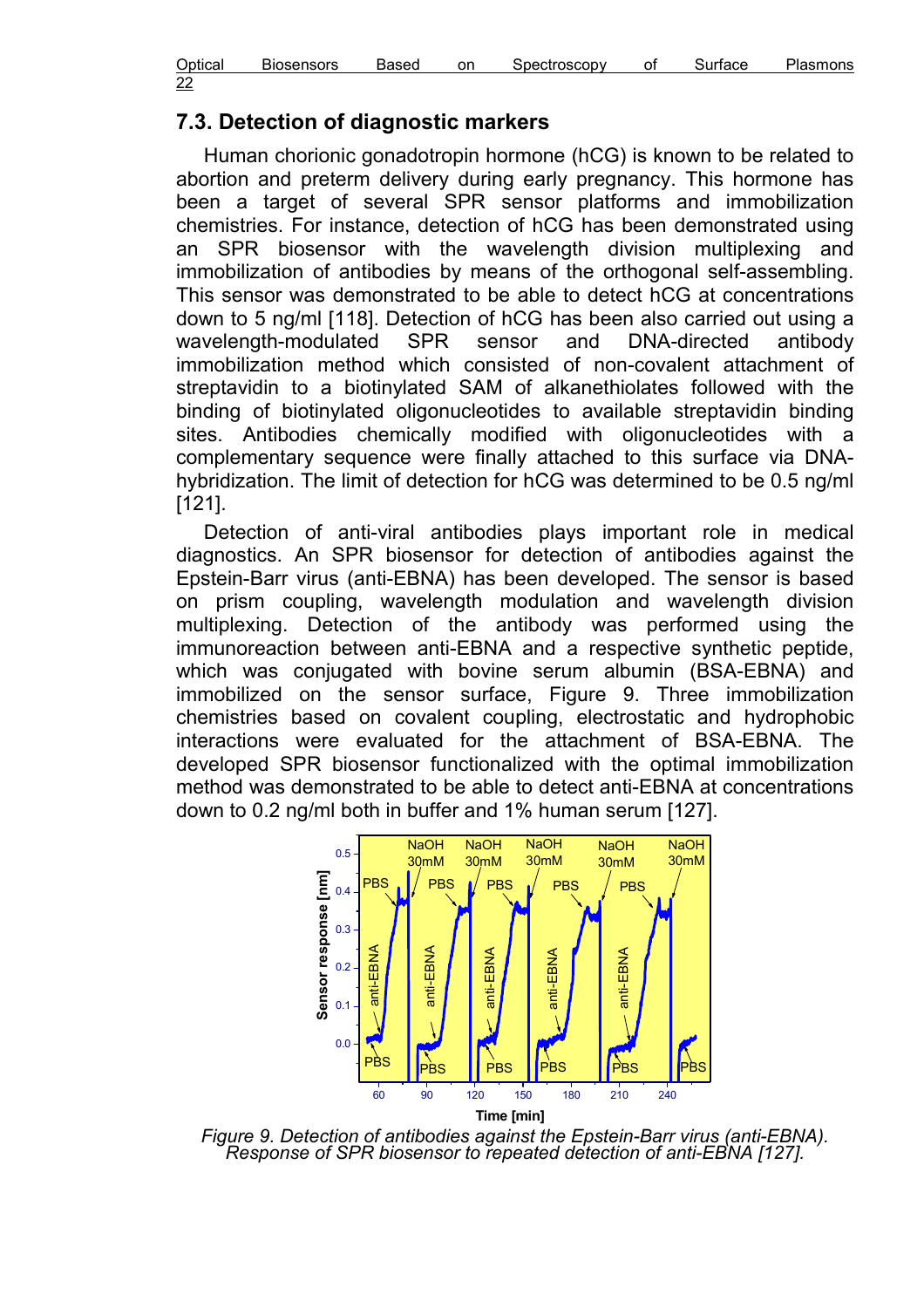| Optical    | <b>Biosensors</b> | Based | on | 3pectroscopv | Οİ | tace | Plasmons |
|------------|-------------------|-------|----|--------------|----|------|----------|
| 23<br>____ |                   |       |    |              |    |      |          |

## 7.4. Detection of nucleic acids

Sensitive detection of nucleic acids is of great interest in fields such as medical diagnostics, forensic analysis, food safety and security. Direct SPR-based detection of low concentrations of short oligonucleotides has been carried out using an 8-channel WDMSPR sensor functionalized by the covalent attachment of streptavidin to alkanethiolate self-assembled monolayer via amine coupling chemistry and spatially-controlled delivery of probes to sensor surface via microfluidics. The sensor detected complementary 23-mer oligonucleotides at concentrations down to 100 pM [117]. Recently, detection of short oligonucleotides has been performed using a high-throughput SPR sensor based on polarization contrast and excitation of surface plasmons on spatially patterned multilayers. The sensor was demonstrated to be able to monitor hybridization simultaneously in 64 independent channels with the same limit of detection [112].

## 7.5. Detection of endocrine disrupting compounds

Endocrine disrupting compounds (EDCs) pose a substantial environmental threat. SPR biosensor for simultaneous detection of pollutants exhibiting endocrine-disrupting activity, namely atrazine, benzo[a]pyrene, 2,4-dichlorophenoxyacetic acid (2,4-D) and 4-nonylphenol, has been developed. The biosensor utilizes a multichannel SPR sensor based on wavelength modulation and wavelength division multiplexing of sensing channels, and inhibition detection format. In this format, a fixed concentration of antibody is mixed with a sample containing an unknown concentration of EDC. Then, the mixture is injected in the flow-cell of the SPR sensor and flowed over the sensor surface to which EDC-conjugate is immobilized and non-complexed antibodies are detected as they bind to the analyte molecules immobilized on the sensor surface. Immobilization of EDC-conjugates with bovine serum albumin and ovalbumin was performed via activated carboxylic groups on a mixed SAM of alkanethiolates assembled on the sensor surface. Limits of detection were established at 50, 70, 160 and 260 ng/ml for benzo[a] pyrene, atrazine, 2,4-D and 4 nonylphenol, respectively, Figure 10 [128].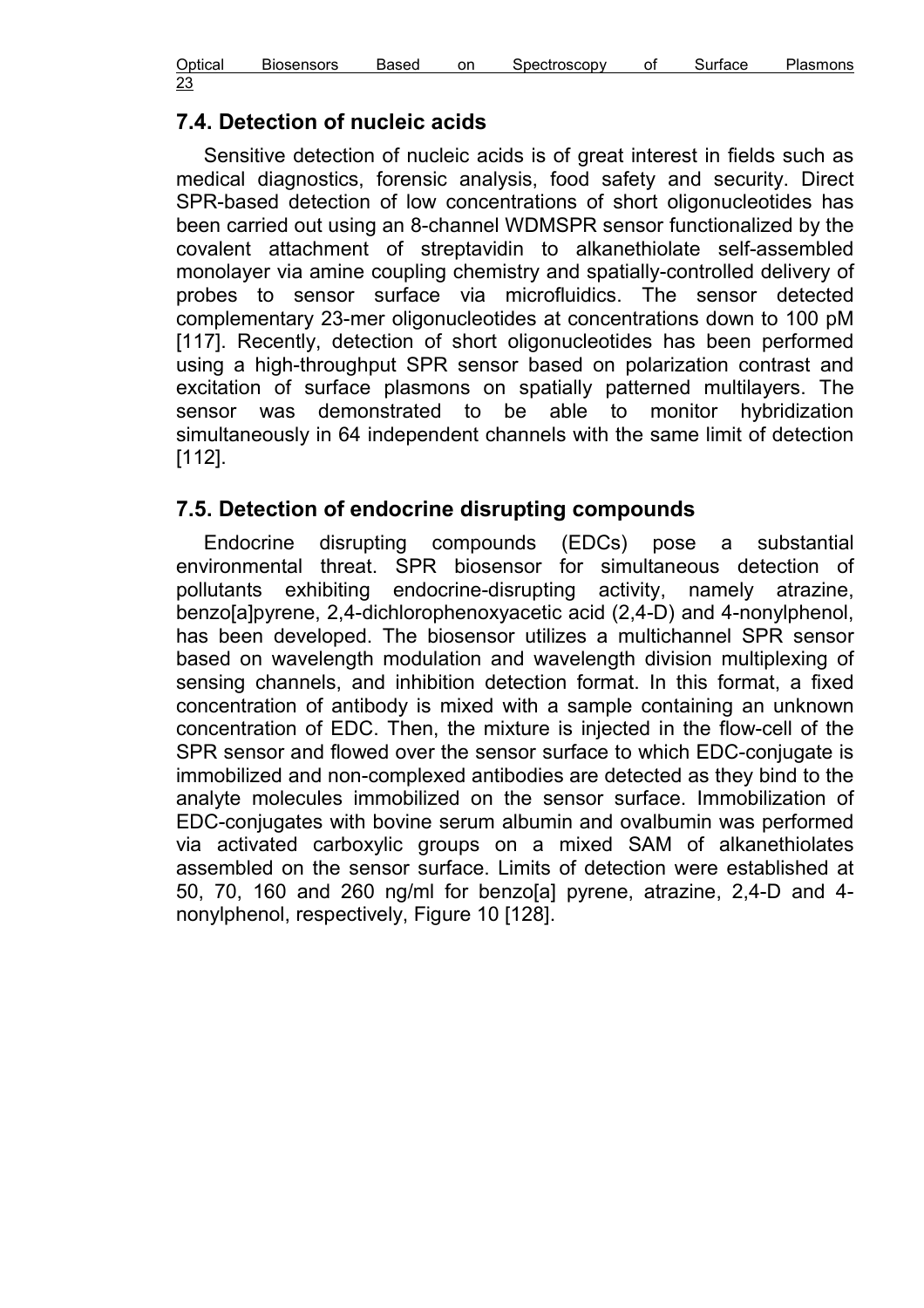



Figure 10. Detection of atrazine, 2,4-dichlorophenoxyacetic acid, benzo[a]pyrene, and 4-nonylphenol using inhibition assay (left). Response of SPR biosensor to the analytes as a function of their concentration (right) [128].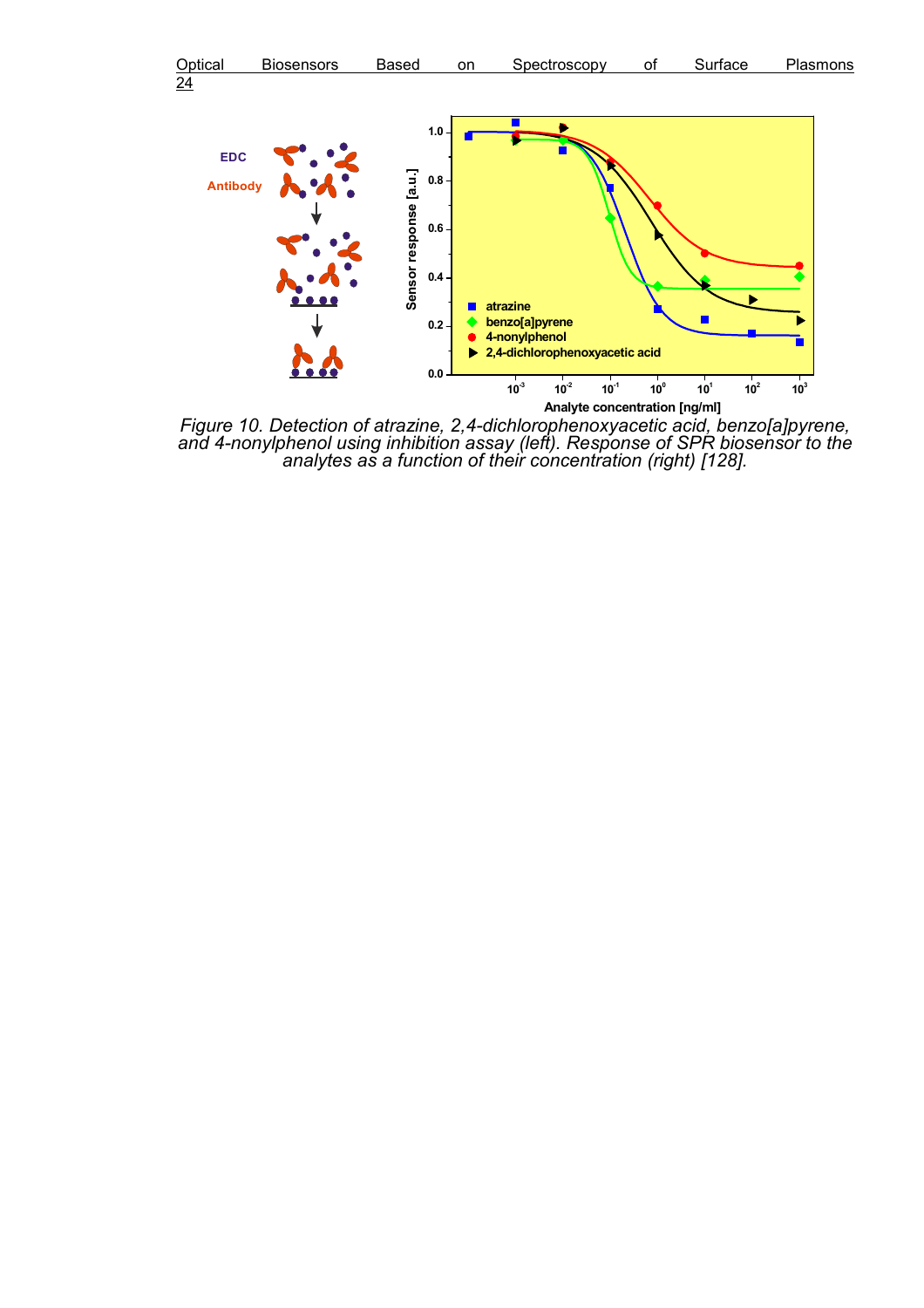| Optical    | <b>Biosensors</b> | Based | on | Spectroscopy | ി | Surface | Plasmons |
|------------|-------------------|-------|----|--------------|---|---------|----------|
| 25<br>____ |                   |       |    |              |   |         |          |

#### 8. Summary

This Thesis covers various areas of research in the field of optical biosensors based on surface plasmon resonance (SPR), including SPR method, optical SPR sensor platforms, functionalization of SPR sensors, and application of SPR biosensors for detection of chemical and biological species. In the research of SPR method and optical platforms of SPR sensors, which are key areas of author's research, several important achievements have been made.

- A comprehensive theory of performance characteristics of SPR (bio)sensors has been developed. This theory connects main performance characteristics (sensitivity and resolution) of an SPR sensor with its design parameters, and thus facilitates design and optimization of SPR biosensors.
- SPR sensors have been, for the first time, combined with the wavelength division multiplexing method to provide a new generation of multichannel SPR sensors with potential for development of compact analytical systems for field use.
- **Spectroscopy of multiple surface plasmons has been developed and** established as a tool which makes it possible to gain more complex information about the analyzed processes and discriminate different sources of contribution to the response of an SPR sensor.
- Novel method of spectroscopy of surface plasmons based on proprietary SPR coupler and disperser (SPRCD) technology has been invented. This approach holds great potential for development of simple, compact, yet high-performance spectroscopic SPR sensing devices.
- **Sensors based on spectroscopy of long-range surface plasmons have** been realized and demonstrated to provide performance which is superior to that of SPR sensors using conventional surface plasmons.
- Novel fiber optic SPR sensor based on a single-mode optical fiber has been developed. This sensor belongs to miniaturized SPR sensors with the best performance and offers mechanical stability superior to other fiber optic SPR sensors.
- Original *high-throughput SPR sensor platforms* have been developed which bring benefits of high-performance SPR sensing to highly parallelized detection formats.

Original optical SPR sensor platforms have been combined with the state-of-art immobilization chemistries and biorecognition elements for detection of selected chemical and biological species.

- **SPR** biosensor-based detection of bacterial pathogens Salmonella enteritidis and Listeria monocytogenes has been demonstrated. This has been one of very first works reporting successful direct detection of bacterial pathogens using SPR.
- Detection of antibodies against the Epstein-Barr virus by means of SPR biosensor technology has been reported for the first time.
- The developed SPR biosensor for detection of staphylococcal enterotoxin B (SEB) represents one of the most sensitive SPR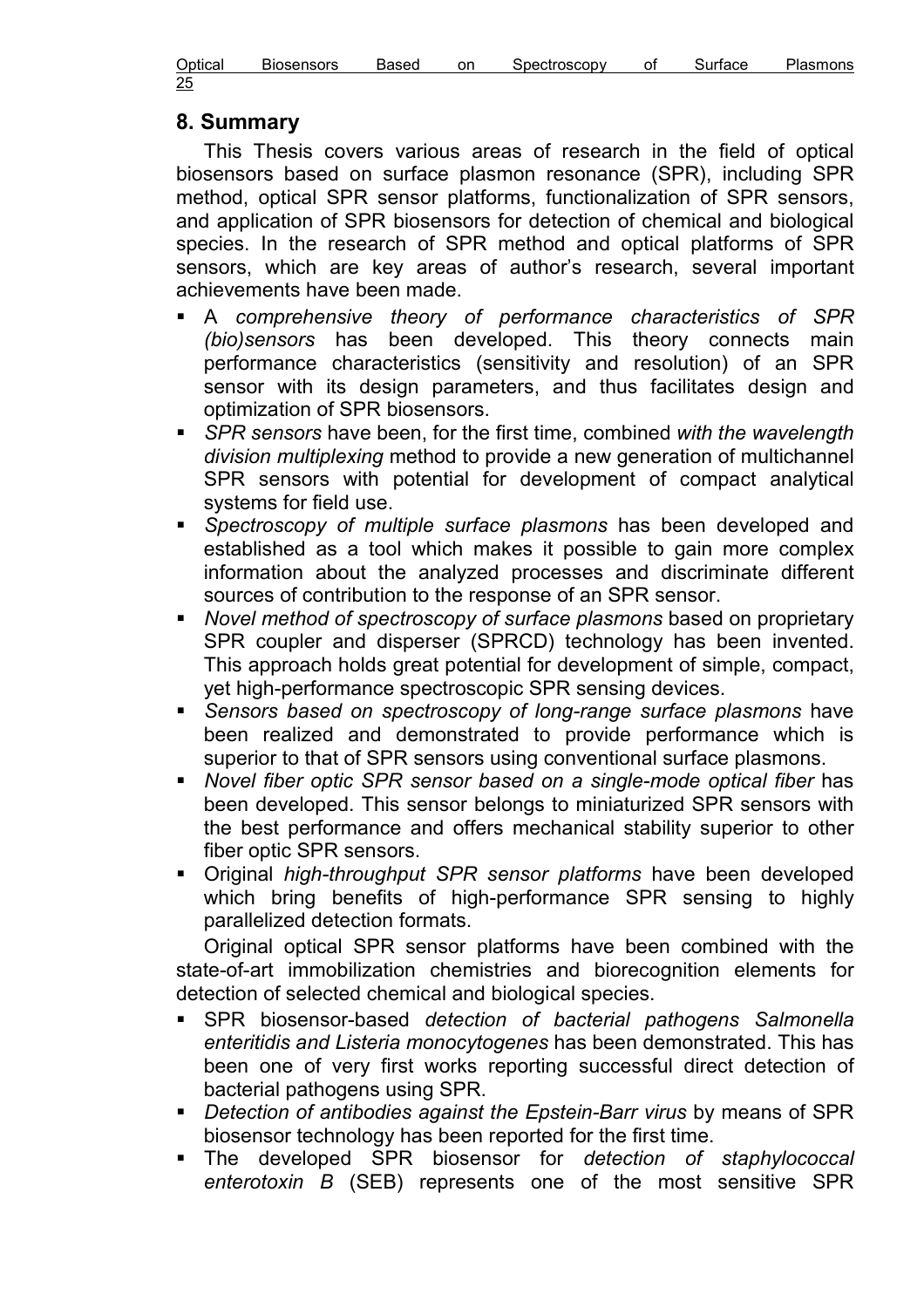| Optical        | <b>Biosensors</b> | Based | on | Spectroscopy | οt | Surtace | Plasmons |
|----------------|-------------------|-------|----|--------------|----|---------|----------|
| $\frac{26}{5}$ |                   |       |    |              |    |         |          |

biosensors for SEB demonstrated so far and one of successful examples of application of SPR biosensors in complex food matrices.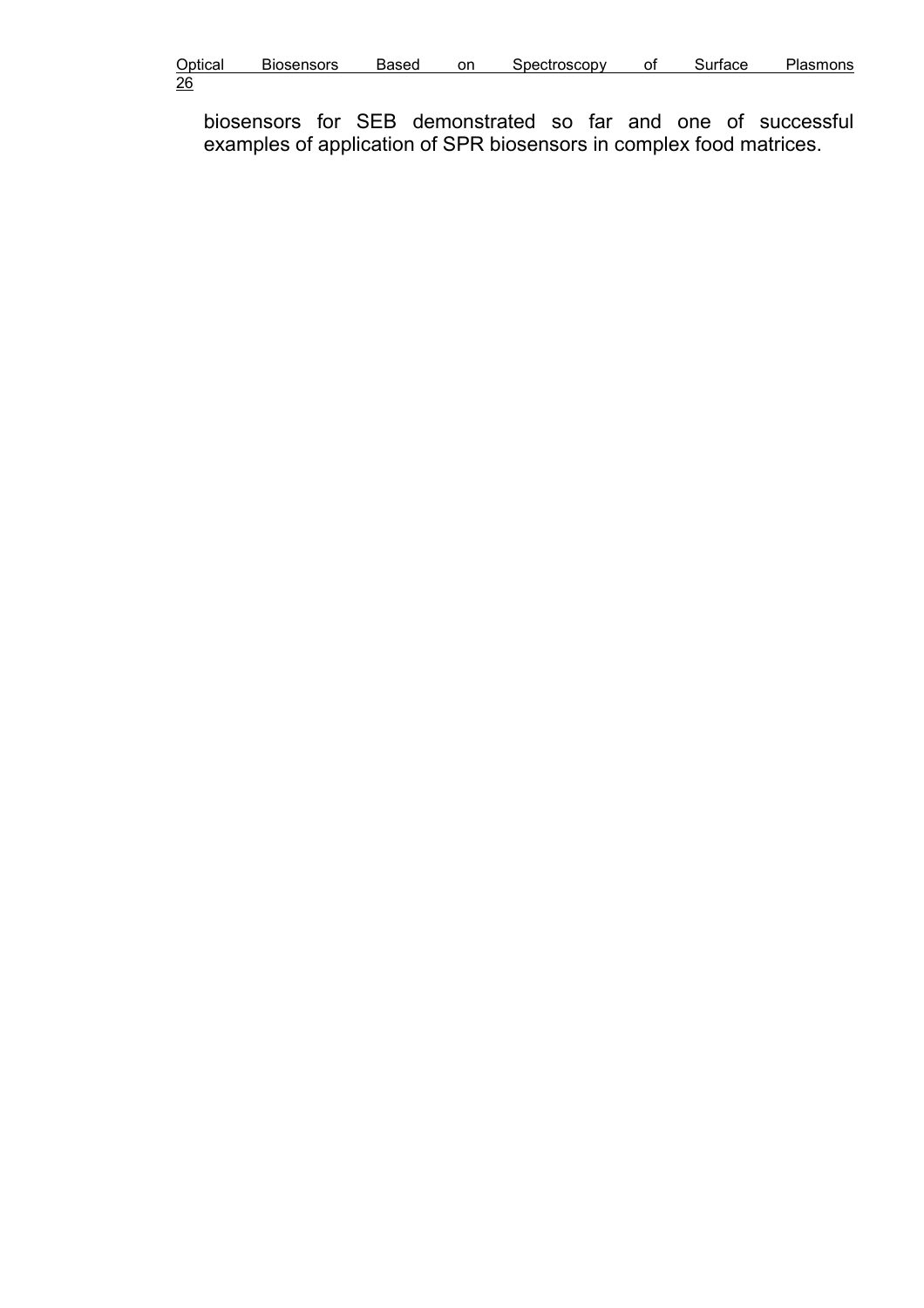| Optical    | <b>Biosensors</b> | Based | on | Spectroscopy | οt | Surtace | Plasmons |
|------------|-------------------|-------|----|--------------|----|---------|----------|
| 27<br>____ |                   |       |    |              |    |         |          |

#### 9. Conclusions

Surface plasmon resonance (SPR) biosensors represent one of the most advanced label-free biophotonic sensing technologies. SPR biosensors have become a mainstay of both life science and pharmaceutical research and hold potential for a wide range of bioanalytical tasks in sectors such as medical diagnostics, environmental monitoring, food safety, and security.

The Thesis covers more than a decade of systematic research into SPR sensors and reports research and development efforts on several fronts of SPR (bio)sensor science and technology. These include advances in theory of SPR sensors, novel approaches to SPR method and SPR platforms, functionalization methods, and applications of SPR biosensors. The novel approaches to SPR method and SPR platforms have given rise to SPR sensors with rich information content (sensors based on spectroscopy of multiple surface plasmons), improved performance (sensors based on spectroscopy of long-range surface plasmons), high throughput (sensors based on spectroscopy of surface plasmons on an array of diffraction gratings and SPR imaging on multilayer structure in polarization contrast), remote sensing capability (fiber optic SPR sensors), and portability (SPR sensors with wavelength division multiplexing of sensing channels, sensors based on simultaneous coupling and dispersing of light coupled to a surface plasmon - SPRCD). SPR sensor platforms have been also combined with appropriate immobilization chemistries and biorecognition elements and applied to detection of chemical and biological analytes, such as foodborne pathogens and toxins, hormones, antibodies, nucleic acids, and endocrine disrupting compounds. Small and medium-size analytes have been detected at sub-ng/ml levels, illustrating the potential of SPR biosensor technology for development of rapid and sensitive detection devices.

It is envisioned that the developments reported in this Thesis will increase utility of SPR biosensors in traditional applications, open new application areas and contribute to shaping vision for SPR instrumentation of future.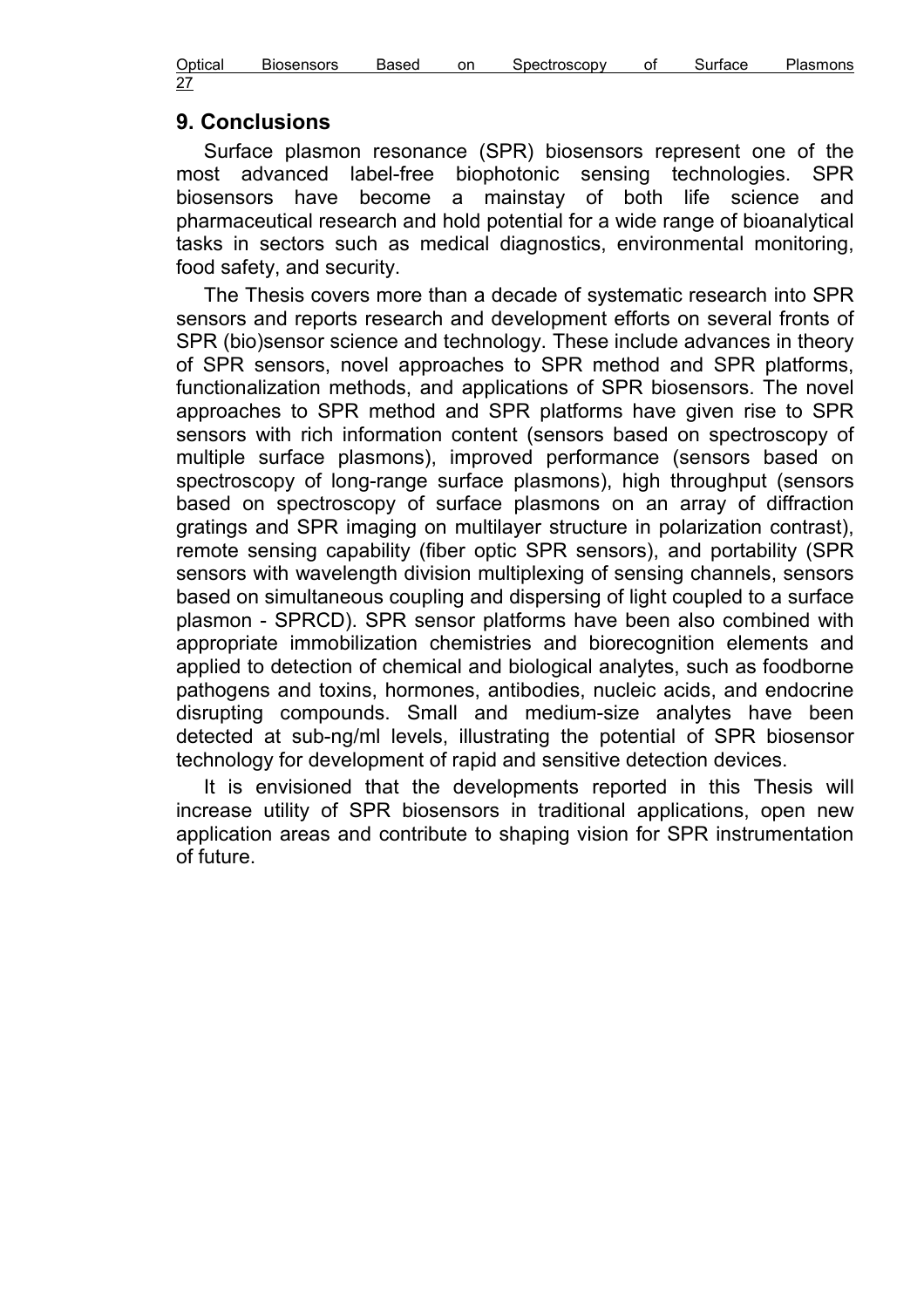| Optical | <b>Biosensors</b> | Based | on | Spectroscopy | Οt | Surtace | <b>Plasmons</b> |
|---------|-------------------|-------|----|--------------|----|---------|-----------------|
| 28      |                   |       |    |              |    |         |                 |

#### 10. References

- [1] T. Vo-Dinh, Nanotechnology in biology and medicine: methods, devices, and applications, Boca Raton, CRC Press, 2007.
- [2] J. G. Gordon et al., Surface Science, **101**, 499 (1980).
- [3] C. Nylander et al., Sensors and Actuators, 3, 79 (1982).
- [4] D. G. M. Rebecca L. Rich, Journal of Molecular Recognition, **19**, 478 (2006).
- [5] R. W. Wood, Proceedings of the Physical Society of London, 18, 269 (1902).
- [6] U. Fano, Journal of the Optical Society of America, 31, 231 (1941).
- [7] A. Otto, Zeitschrift fur Physik, 216, 398 (1968).
- [8] E. Kretschmann et al., Z. Naturforsch, 2135–2136, 2135 (1968).
- [9] A. D. Boardman, Electromagnetic surface modes, Chichester ; New York, Wiley, 1982.
- [10] H. Raether, Springer Tracts in Modern Physics, 111, 1 (1988).
- [11] J. M. Pitarke et al., Reports on Progress in Physics, **70**, 1 (2007).
- [12] G. I. Stegeman et al., Optics Letters, 8, 383 (1983).
- [13] J. J. Burke et al., Physical Review B, 33, 5186 (1986).
- [14] D. Sarid, Physical Review Letters, 47, 1927 (1981).
- [15] K. Matsubara et al., Applied Spectroscopy, 42, 1375 (1988).
- [16] L. M. Zhang et al., Electronics Letters, 24, 1469 (1988).
- [17] S.G. Nelson et al., Sensors and Actuators B, 35-36, 187 (1996).
- [18] J. Homola, Surface plasmon resonance based sensors, Berlin, Springer, 2006.
- [19] S. Sjölander et al., Analytical Chemistry, 63, 2338 (1991).
- [20] http://www.biacore.com.
- [21] P. I. Nikitin et al., Sensors and Actuators B, 54, 43 (1999).
- [22] P. I. Nikitin et al., Sensors and Actuators A, 85, 189 (2000).
- [23] C.-M. Wu et al., Sensors and Actuators B, 92, 133 (2003).
- [24] R. Naraoka et al., Sensors and Actuators B, 107, 952 (2005).
- [25] S. Y. Wu et al., Optics Letters, 29, 2378 (2004).
- [26] J. Melendez et al., Sensors and Actuators B, 35, 212 (1996).
- [27] J. L. Elkind et al., Sensors and Actuators B, 54, 182 (1999).
- [28] A. Naimushin et al., Sensors and Actuators B, 96, 253 (2003).
- [29] H. Kawazumi et al., Sensors and Actuators B, 108, 791 (2005).
- [30] B. Rothenhausler et al., Nature, 332, 615 (1988).
- [31] B. P. Nelson et al., Analytical Chemistry, 71, 3928 (1999).
- [32] B. P. Nelson et al., Analytical Chemistry, **73**, 1 (2001).
- [33] A. W. Wark et al., Analytical Chemistry, 77, 3904 (2005).
- [34] J. S. Shumaker-Parry et al., Anal. Chem., **76**, 2071 (2004).
- [35] C. T. Campbell et al., Biomaterials, **28**, 2380 (2007).
- [36] D. C. Cullen et al., Biosensors, 3, 211 (1987).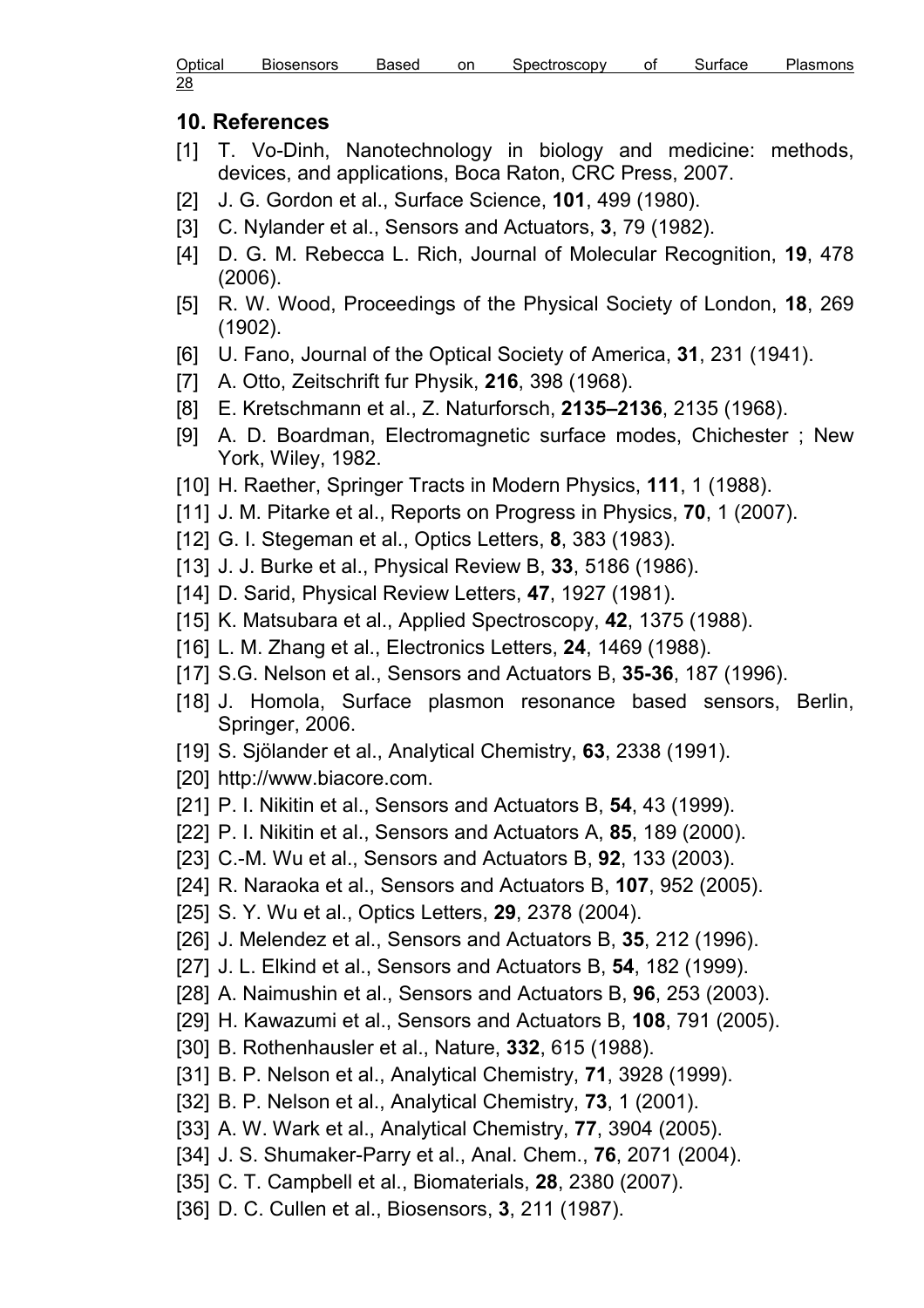| Optical | <b>Biosensors</b> | Based | on | Spectroscopy | Surface | <b>Plasmons</b> |
|---------|-------------------|-------|----|--------------|---------|-----------------|
| 29      |                   |       |    |              |         |                 |

[37] P. S. Vukusic et al., Sensors and Actuators B, 8, 155 (1992).

[38] C. R. Lawrence et al., Biosensors & Bioelectronics, 11, 389 (1996).

- [39] M. J. Jory et al., Measurement Science & Technology, 6, 1193 (1995).
- [40] J. M. Brockman et al., American Laboratory, 33, 37 (2001).
- [41] R. C. Jorgenson et al., Sensors and Actuators B, 12, 213 (1993).
- [42] R. C. Jorgenson et al., Sensors and Actuators A, 43, 44 (1994).
- [43] C. Ronot Trioli et al., Analytica Chimica Acta, 319, 121 (1996).
- [44] C. RonotTrioli et al., Sensors and Actuators A, 54, 589 (1996).
- [45] M. H. Chiu et al., Optics Letters, 30, 233 (2005).
- [46] H. Y. Lin et al., Applied Optics, **46**, 800 (2007).
- [47] P. V. Lambeck, Sensors and Actuators B, 8, 103 (1992).
- [48] C. R. Lavers et al., Sensors and Actuators B, 22, 75 (1994).
- [49] R. D. Harris et al., Sensors and Actuators B, 29, 261 (1995).
- [50] C. Mouvet et al., Analytica Chimia Acta, 338, 109 (1997).
- [51] R. D. Harris et al., Biosensors & Bioelectronics, 14, 377 (1999).
- [52] J. G. Huang et al., Biosensors & Bioelectronics, 22, 519 (2006).
- [53] M. Skorobogatiy et al., Applied Physics Letters, 89 (2006).
- [54] F. Rusmini et al., Biomacromolecules, 8, 1775 (2007).
- [55] S. G. Zhang, Nature Materials, 3, 7 (2004).
- [56] S. Lofas et al., Biosensors & Bioelectronics, 10, 813 (1995).
- [57] W. Knoll et al., Adv Biophys, 34, 231 (1997).
- [58] L. S. Jung et al., Langmuir, 16, 9421 (2000).
- [59] K. E. Nelson et al., Langmuir, 17, 2807 (2001).
- [60] D. J. Oshannessy et al., Analytical Biochemistry, 205, 132 (1992).
- [61] C. P. Johnson et al., Bioconjugate Chemistry, 14, 974 (2003).
- [62] J. S. Shumaker-Parry et al., Analytical Chemistry, 76, 918 (2004).
- [63] G. T. Hermanson, Bioconjugate techniques, San Diego, Calif., Academic Press, 1996.
- [64] P. M. Fratamico et al., Biotechnology Techniques, 12, 571 (1998).
- [65] J. Waswa et al., Lwt-Food Science and Technology, 40, 187 (2007).
- [66] J. Waswa et al., Journal of Food Process Engineering, 29, 373 (2006).
- [67] P. Leonard et al., Biosensors & Bioelectronics, 19, 1331 (2004).
- [68] A. Subramanian et al., Sensors and Actuators B, 114, 192 (2006).
- [69] A. N. Naimushin et al., Biosensors & Bioelectronics, 17, 573 (2002).
- [70] M. Lotierzo et al., Biosensors & Bioelectronics, 20, 145 (2004).
- [71] C. Wittekindt et al., Journal of Virological Methods, 87, 133 (2000).
- [72] J. W. Chung et al., Journal of Immunological Methods, 311, 178 (2006).
- [73] M. Miyashita et al., Analytical and Bioanalytical Chemistry, 381, 667 (2005).
- [74] D. P. Tang et al., Bioprocess and Biosystems Engineering, 28, 315 (2006).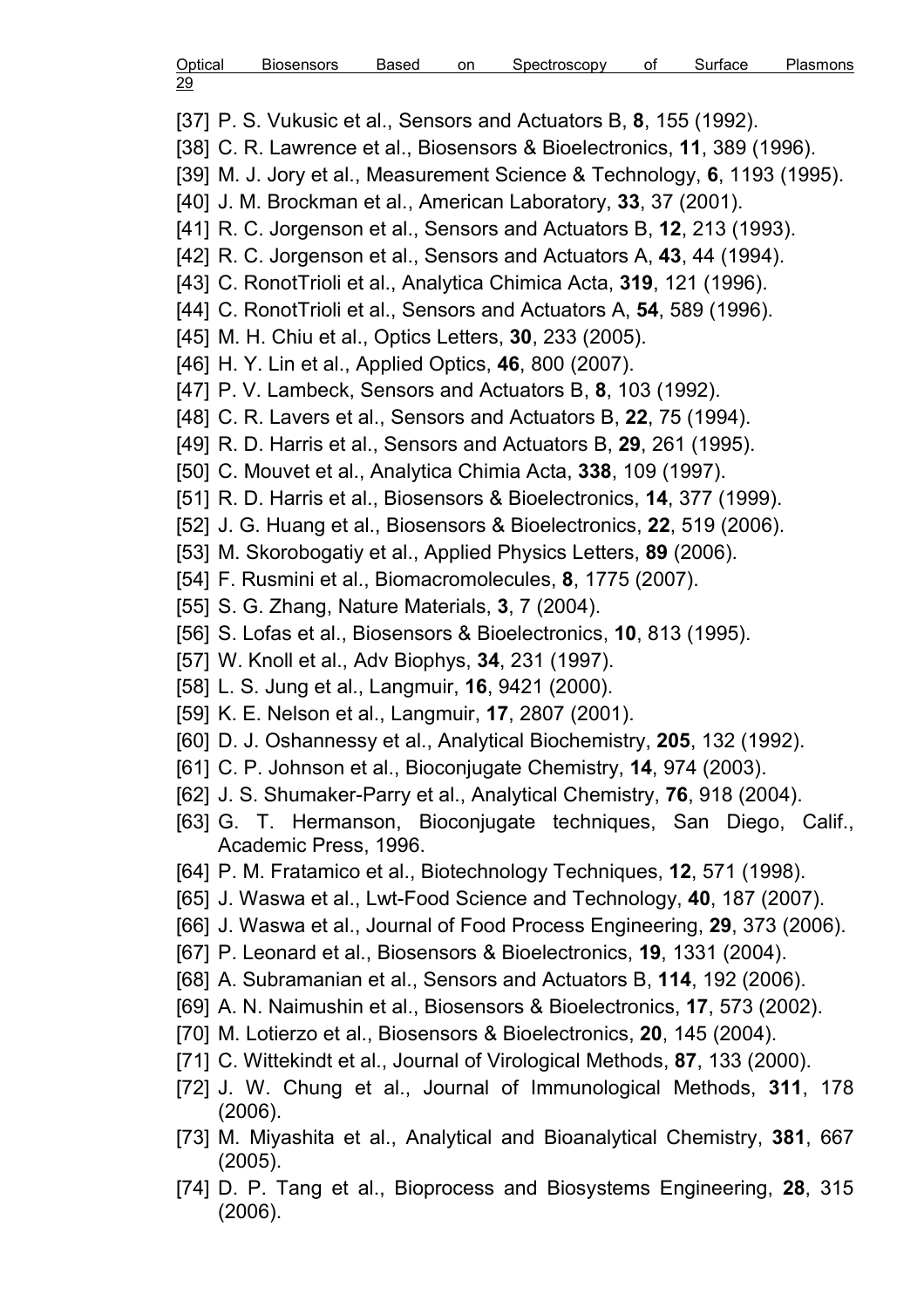| Optical    | <b>Biosensors</b> | Based | on | Spectroscopy | Οt | Surtace | Plasmons |
|------------|-------------------|-------|----|--------------|----|---------|----------|
| 30<br>____ |                   |       |    |              |    |         |          |

- [75] C. Cao et al., Biosensors & Bioelectronics, 21, 2106 (2006).
- [76] Y. Teramura et al., Analytical Biochemistry, 365, 201 (2007).
- [77] M. Farre et al., Analytical and Bioanalytical Chemistry, 388, 207 (2007).
- [78] K. V. Gobi et al., Sensors and Actuators B, 108, 784 (2005).
- [79] K. Matsumoto et al., Journal of the Faculty of Agriculture Kyushu University, 50, 625 (2005).
- [80] J. Homola et al., Sensors and Actuators B, 54, 3 (1999).
- [81] J. Homola, Analytical and Bioanalytical Chemistry, 377, 528 (2003).
- [82] J. Homola, Sensors and Actuators B, 41, 207 (1997).
- [83] J. Homola et al., Sensors and Actuators B, 54, 16 (1999).
- [84] J. Homola, Surface plasmon resonance based sensors, Chapter 1, Berlin, Springer, 2006.
- [85] G. G. Nenninger et al., Measurement Science & Technology, 13, 2038 (2002).
- [86] J. Homola, Surface plasmon resonance based sensors, Chapter 2, Berlin, Springer, 2006.
- [87] J. Homola et al., Electronics Letters, 35, 1105 (1999).
- [88] J. Dostálek et al., Sensors and Actuators B, 108, 758 (2005).
- [89] J. Homola et al., Methods, 37, 26 (2005).
- [90] J. Homola et al., Sensors and Actuators B, 76, 403 (2001).
- [91] P. Adam et al., Sensors and Actuators B, 113, 774 (2006).
- [92] R. Slavík et al., Optics Communications, 259, 507 (2006).
- [93] R. Slavík et al., Measurement Science & Technology, 17, 932 (2006).
- [94] J. Dostálek et al., Optics Letters, 32, 2903 (2007).
- [95] G. G. Nenninger et al., Sensors and Actuators B, 74, 145 (2001).
- [96] R. Slavík et al., Sensors and Actuators B, 123, 10 (2007).
- [97] O. Telezhnikova et al., Optics Letters, 31, 3339 (2006).
- [98] J. Homola, Sensors and Actuators B, 29, 401 (1995).
- [99] J. Homola et al., Electronics Letters, 32, 480 (1996).
- [100] R. Slavík et al., Sensors and Actuators B, 51, 311 (1998).
- [101] J. Homola et al., Optics Letters, **22**, 1403 (1997).
- [102] R. Slavík et al., Sensors and Actuators B, 54, 74 (1999).
- [103] R. Slavík et al., Sensors and Actuators B, 74, 106 (2001).
- [104] M. Piliarik et al., Sensors and Actuators B, **90**, 236 (2003).
- [105] J. Homola et al., Sensors and Actuators B, 39, 286 (1997).
- [106] J. Čtyroký et al., Optical and Quantum Electronics, 29, 301 (1997).
- [107] J. Čtyroký et al., Sensors and Actuators B,  $54$ , 66 (1999).
- [108] J. Čtyroký et al., Electronics Letters, 33, 1246 (1997).
- [109] J. Dostálek et al., Sensors and Actuators B, 76, 8 (2001).
- [110] J. Homola et al., Sensors and Actuators B, 51, 331 (1998).
- [111] M. Piliarik et al., Biosensors & Bioelectronics, 20, 2104 (2005).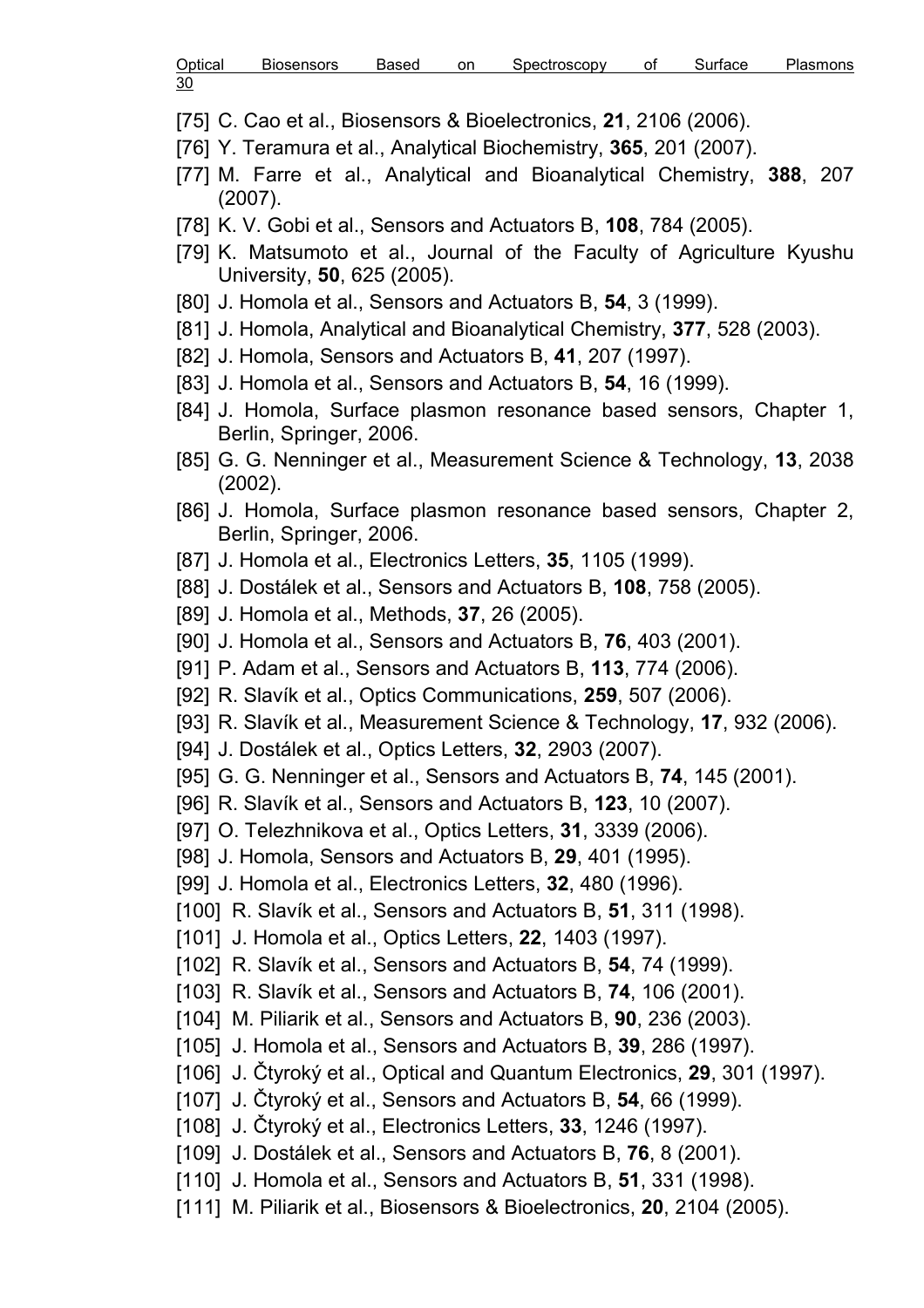| Optical | <b>Biosensors</b> | Based | on | Spectroscopy | οt | Surtace | Plasmons |
|---------|-------------------|-------|----|--------------|----|---------|----------|
| 31      |                   |       |    |              |    |         |          |

[112] M. Piliarik et al., Sensors and Actuators B, 121, 187 (2007).

- [113] J. Dostálek et al., Sensors and Actuators B, 107, 154 (2005).
- [114] J. Dostálek et al., Sensors and Actuators B, In Press, Corrected Proof.
- [115] E. Brynda et al., Sensors and Actuators B, **54**, 132 (1999).
- [116] R. Slavík et al., Biosensors & Bioelectronics, 17, 591 (2002).
- [117] H. Vaisocherová et al., Biopolymers, 82, 394 (2006).
- [118] C. Boozer et al., Sensors and Actuators B, 90, 22 (2003).
- [119] H. B. Lu et al., Sensors and Actuators B, 74, 91 (2001).
- [120] C. Boozer et al., Analytical Chemistry, **76**, 6967 (2004).
- [121] J. Ladd et al., Langmuir, **20**, 8090 (2004).
- [122] V. Koubová et al., Sensors and Actuators B, 74, 100 (2001).
- [123] A. D. Taylor et al., Sensors and Actuators B, **107**, 202 (2005).
- [124] A. D. Taylor et al., Biosensors & Bioelectronics, 22, 752 (2006).
- [125] J. Homola et al., International Journal of Food Microbiology, 75, 61 (2002).
- [126] Q. M. Yu et al., Sensors and Actuators B, **107**, 193 (2005).
- [127] H. Vaisocherová et al., Biosensors & Bioelectronics, 22, 1020 (2007).
- [128] J. Dostálek et al., Analytical and Bioanalytical Chemistry, 389, 1841 (2007).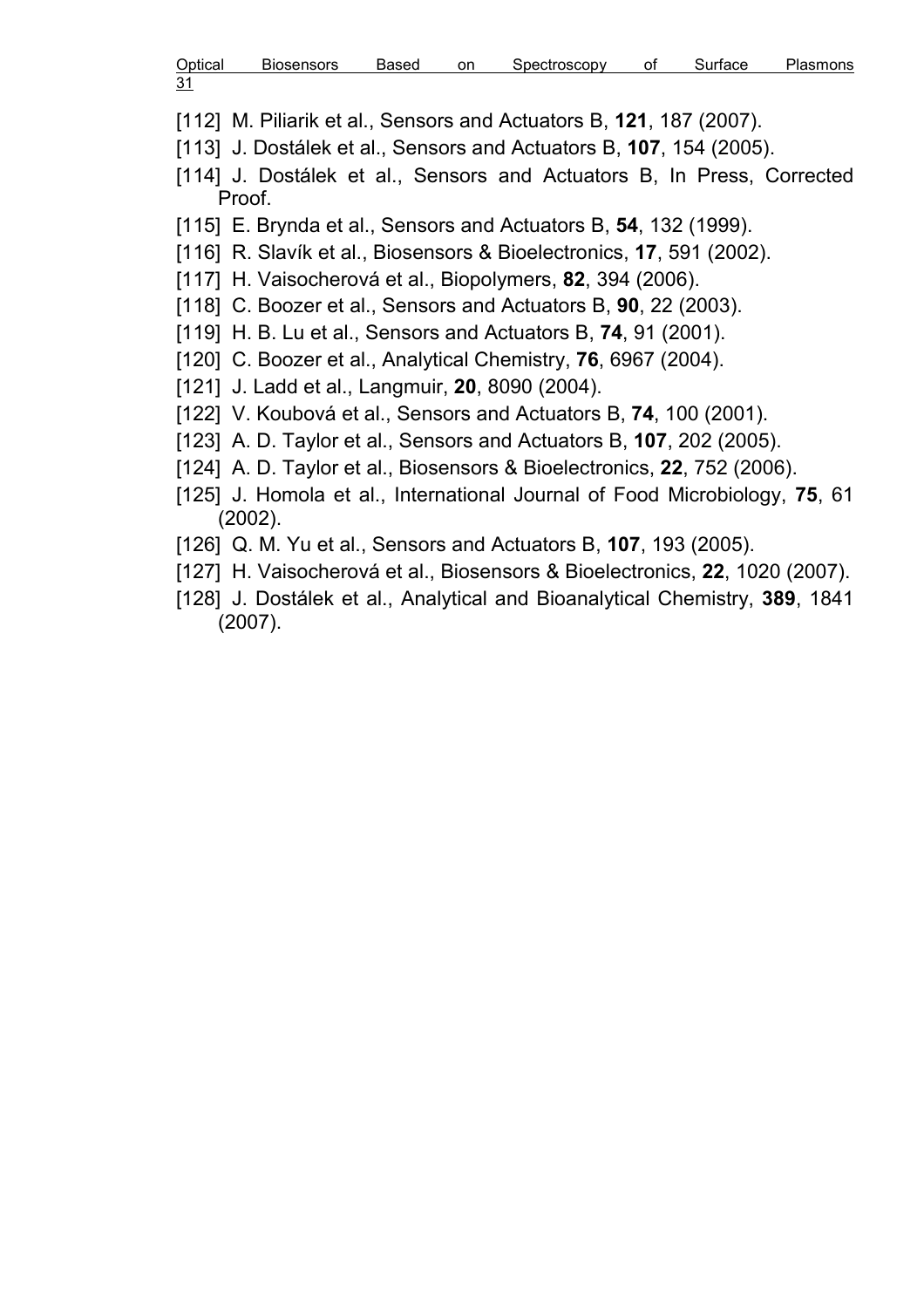## List of publications constituting the Thesis (in the order they appear in the Thesis)

- 1. J. Homola, S. S. Yee, G. Gauglitz, "Surface plasmon resonance sensors: review," Sensors and Actuators B, 54, pp. 3-15, 1999.
- 2. J. Homola, "Present and future of surface plasmon resonance biosensors," Analytical and Bioanalytical Chemistry, 377, pp. 528-539, 2003.
- 3. J. Homola, "On the sensitivity of surface plasmon resonance sensors with spectral interrogation," Sensors and Actuators B, 41, pp. 207-211, 1997.
- 4. J. Homola, I. Koudela, S. S. Yee, "Surface plasmon resonance sensors based on diffraction gratings and prism couplers: sensitivity comparison," Sensors and Actuators B, 54, pp. 16-24, 1999.
- 5. J. Homola, Surface plasmon resonance based sensors, Chapter 1, Berlin, Springer, 2006.
- 6. G. G. Nenninger, M. Piliarik, J. Homola, "Data analysis for optical sensors based on spectroscopy of surface plasmons," Measurement Science & Technology, 13, pp. 2038-2046, 2002.
- 7. J. Homola, Surface plasmon resonance based sensors, Chapter 2, Berlin, Springer, 2006.
- 8. J. Homola, H. B. Lu, S. S. Yee, "Dual-channel surface plasmon resonance sensor with spectral discrimination of sensing channels using dielectric overlayer," Electronics Letters, 35, pp. 1105-1106, 1999.
- 9. J. Dostálek, H. Vaisocherová, J. Homola, "Multichannel surface plasmon resonance biosensor with wavelength division multiplexing," Sensors and Actuators B, 108, pp. 758-764, 2005.
- 10. J. Homola, H. Vaisocherová, J. Dostálek, M. Piliarik, "Multi-analyte surface plasmon resonance biosensing," Methods, 37, pp. 26-36, 2005.
- 11. J. Homola, H. B. B. Lu, G. G. Nenninger, J. Dostálek, S. S. Yee, "A novel multichannel surface plasmon resonance biosensor," Sensors and Actuators B, 76, pp. 403-410, 2001.
- 12. P. Adam, J. Dostálek, J. Homola, "Multiple surface plasmon spectroscopy for study of biomolecular systems," Sensors and Actuators B, 113, pp. 774-781, 2006.
- 13. R. Slavík, J. Homola, "Simultaneous excitation of long and short range surface plasmons in an asymmetric structure," Optics Communications, 259, pp. 507-512, 2006.
- 14. R. Slavík, J. Homola, H. Vaisocherová, "Advanced biosensing using simultaneous excitation of short and long range surface plasmons," Measurement Science & Technology, 17, pp. 932-938, 2006.
- 15. J. Dostálek, P. Adam, P. Kvasnička, O. Telezhnikova, J. Homola, "Spectroscopy of Bragg-scattered surface plasmons for characterization of thin biomolecular films," Optics Letters, 32, pp. 2903-2905, 2007.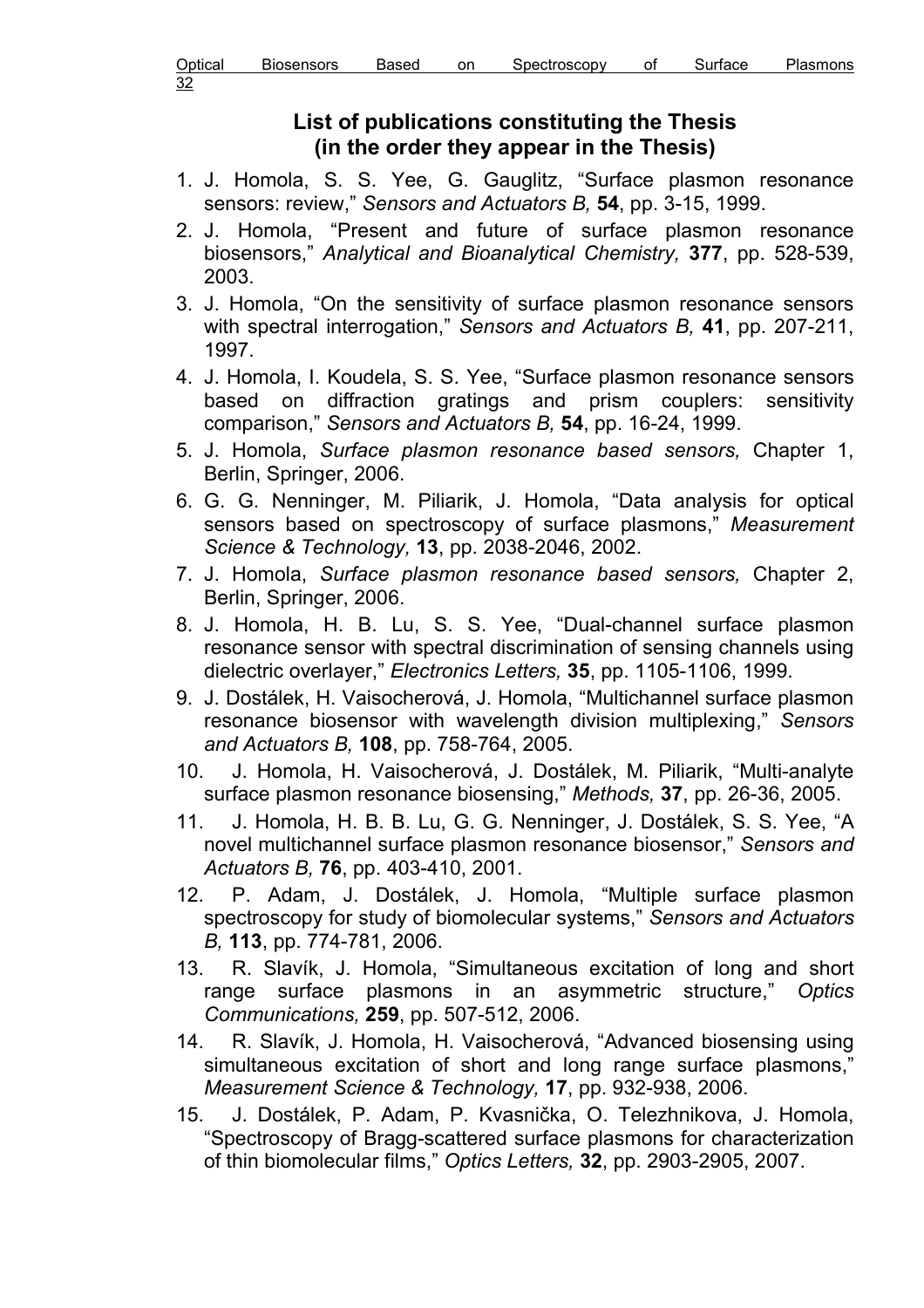Optical Biosensors Based on Spectroscopy of Surface Plasmons 33

- 16. G. G. Nenninger, P. Tobiška, J. Homola, S. S. Yee, "Long-range surface plasmons for high-resolution surface plasmon resonance sensors," Sensors and Actuators B, 74, pp. 145-151, 2001.
- 17. R. Slavík, J. Homola, "Ultrahigh resolution long range surface plasmon-based sensor," Sensors and Actuators B, 123, pp. 10-12, 2007.
- 18. O. Telezhnikova, J. Homola, "New approach to spectroscopy of surface plasmons," Optics Letters, 31, pp. 3339-3341, 2006.
- 19. J. Homola, "Optical-fiber sensor-based on surface-plasmon excitation," Sensors and Actuators B, 29, pp. 401-405, 1995.
- 20. J. Homola, R. Slavík, "Fibre-optic sensor based on surface plasmon resonance," Electronics Letters, 32, pp. 480-482, 1996.
- 21. R. Slavík, J. Homola, J. Čtyroký, "Miniaturization of fiber optic surface plasmon resonance sensor," Sensors and Actuators B, 51, pp. 311-315, 1998.
- 22. J. Homola, R. Slavík, J. Čtyroký, "Interaction between fiber modes and surface plasmon waves: spectral properties," Optics Letters, 22, pp. 1403-1405, 1997.
- 23. R. Slavík, J. Homola, J. Čtyroký, "Single-mode optical fiber surface plasmon resonance sensor," Sensors and Actuators B, 54, pp. 74-79, 1999.
- 24. R. Slavík, J. Homola, J. Čtyroký, E. Brynda, "Novel spectral fiber optic sensor based on surface plasmon resonance," Sensors and Actuators B, 74, pp. 106-111, 2001.
- 25. M. Piliarik, J. Homola, Z. Maniková, J. Čtyroký, "Surface plasmon resonance sensor based on a single-mode polarization-maintaining optical fiber," Sensors and Actuators B, 90, pp. 236-242, 2003.
- 26. J. Homola, J. Čtyroký, M. Skalsky, J. Hradilová, P. Kolářová, "A surface plasmon resonance based integrated optical sensor," Sensors and Actuators B, 39, pp. 286-290, 1997.
- 27. J. Čtyroký, J. Homola, M. Skalský, "Modelling of surface plasmon resonance waveguide sensor by complex mode expansion and propagation method," Optical and Quantum Electronics, 29, pp. 301- 311, 1997.
- 28. J. Dostálek, J. Čtyroký, J. Homola, E. Brynda, M. Skalský, P. Nekvindová, J. Špirková, J. Škvor, J. Schrofel, "Surface plasmon resonance biosensor based on integrated optical waveguide," Sensors and Actuators B, 76, pp. 8-12, 2001.
- 29. J. Čtyroký, J. Homola, P. V. Lambeck, S. Musa, H. Hoekstra, R. D. Harris, J. S. Wilkinson, B. Usievich, N. M. Lyndin, "Theory and modelling of optical waveguide sensors utilising surface plasmon resonance," Sensors and Actuators B, 54, pp. 66-73, 1999.
- 30. J. Čtyroký, J. Homola, M. Skalský, "Tuning of spectral operation range of a waveguide surface plasmon resonance sensor," Electronics Letters, 33, pp. 1246-1248, 1997.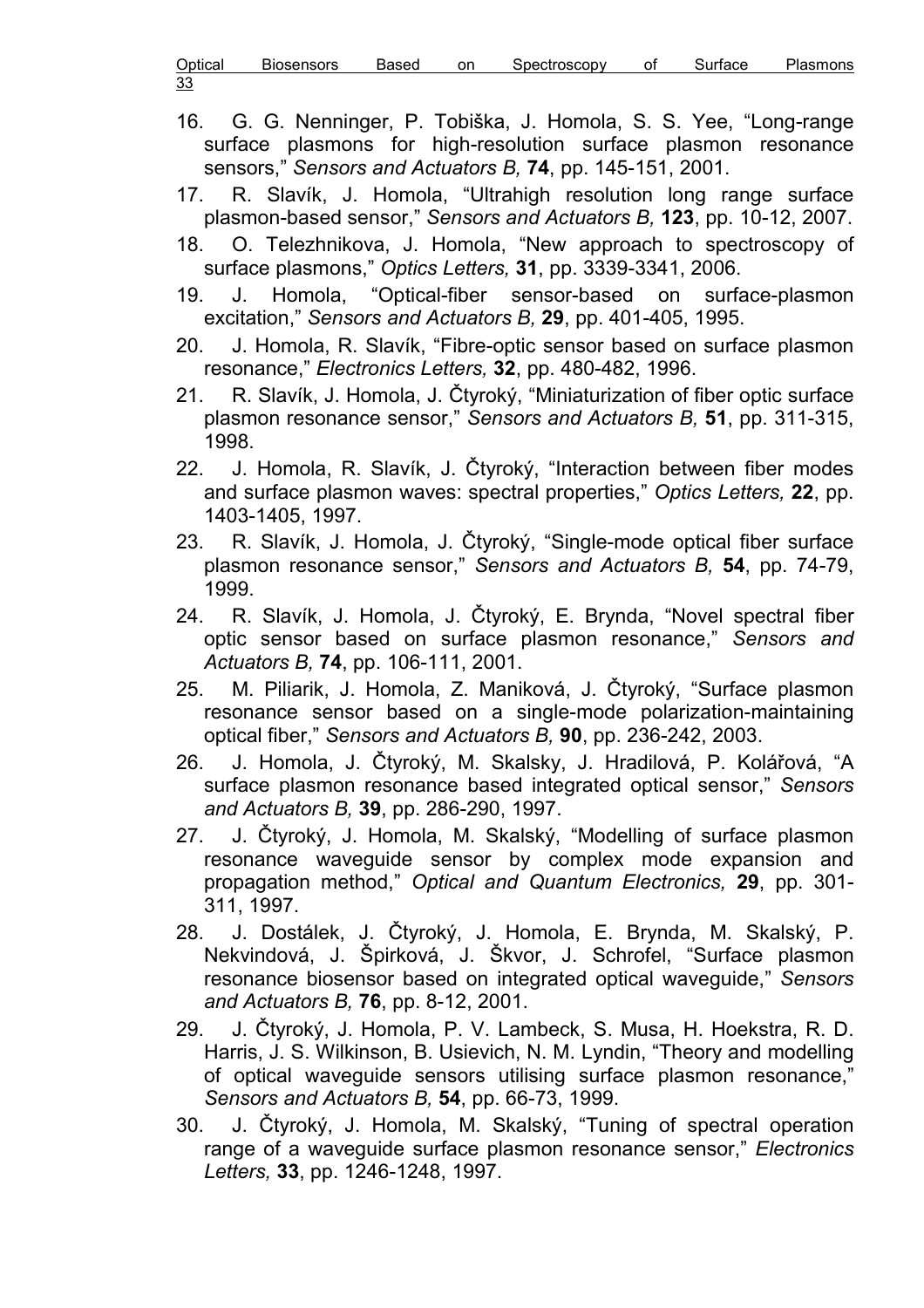| Optical    | <b>Biosensors</b> | Based | on | Spectroscopy | οt | Surface | Plasmons |
|------------|-------------------|-------|----|--------------|----|---------|----------|
| 34<br>____ |                   |       |    |              |    |         |          |

- 31. J. Homola, S. S. Yee, "Novel polarization control scheme for spectral surface plasmon resonance sensors," Sensors and Actuators B, 51, pp. 331-339, 1998.
- 32. M. Piliarik, H. Vaisocherová, J. Homola, "A new surface plasmon resonance sensor for high-throughput screening applications," Biosensors & Bioelectronics, 20, pp. 2104-2110, 2005.
- 33. M. Piliarik, H. Vaisocherová, J. Homola, "Towards parallelized surface plasmon resonance sensor platform for sensitive detection of oligonucleotides," Sensors and Actuators B, 121, pp. 187-193, 2007.
- 34. J. Dostálek, J. Homola, M. Miler, "Rich information format surface plasmon resonance biosensor based on array of diffraction gratings," Sensors and Actuators B, 107, pp. 154-161, 2005.
- 35. J. Dostálek, J. Homola, "Surface plasmon resonance sensor based on an array of diffraction gratings for highly parallelized observation of biomolecular interactions," Sensors and Actuators B, in press, available online.
- 36. E. Brynda, J. Homola, M. Houska, P. Pfeifer, J. Škvor, "Antibody networks for surface plasmon resonance immunosensors," Sensors and Actuators B, 54, pp. 132-136, 1999.
- 37. R. Slavík, J. Homola, E. Brynda, "A miniature fiber optic surface plasmon resonance sensor for fast detection of staphylococcal enterotoxin B," Biosensors & Bioelectronics, 17, pp. 591-595, 2002.
- 38. H. Vaisocherová, A. Zítová, M. Lachmanová, J. Štěpánek, S. Králíková, R. Liboska, D. Rejman, I. Rosenberg, J. Homola, "Investigating oligonucleotide hybridization at subnanomolar level by surface plasmon resonance biosensor method," Biopolymers, 82, pp. 394-398, 2006.
- 39. C. Boozer, Q. M. Yu, S. F. Chen, C. Y. Lee, J. Homola, S. S. Yee, S. Y. Jiang, "Surface functionalization for self-referencing surface plasmon resonance (SPR) biosensors by multi-step self-assembly," Sensors and Actuators B, 90, pp. 22-30, 2003.
- 40. H. B. Lu, J. Homola, C. T. Campbell, G. G. Nenninger, S. S. Yee, B. D. Ratner, "Protein contact printing for a surface plasmon resonance biosensor with on-chip referencing," Sensors and Actuators B, 74, pp. 91-99, 2001.
- 41. C. Boozer, J. Ladd, S. F. Chen, Q. Yu, J. Homola, S. Y. Jiang, "DNA directed protein immobilization on mixed ssDNA/oligo(ethylene glycol) self-assembled monolayers for sensitive biosensors," Analytical Chemistry, 76, pp. 6967-6972, 2004.
- 42. J. Ladd, C. Boozer, Q. Yu, S. Chen, J. Homola, S. Jiang, "DNAdirected protein immobilization on mixed self-assembled monolayers via a streptavidin bridge," Langmuir, 20, pp. 8090-8095, 2004.
- 43. V. Koubová, E. Brynda, L. Karasová, J. Škvor, J. Homola, J. Dostálek, P. Tobiška, J. Rošický, "Detection of foodborne pathogens using surface plasmon resonance biosensors," Sensors and Actuators B, 74, pp. 100-105, 2001.